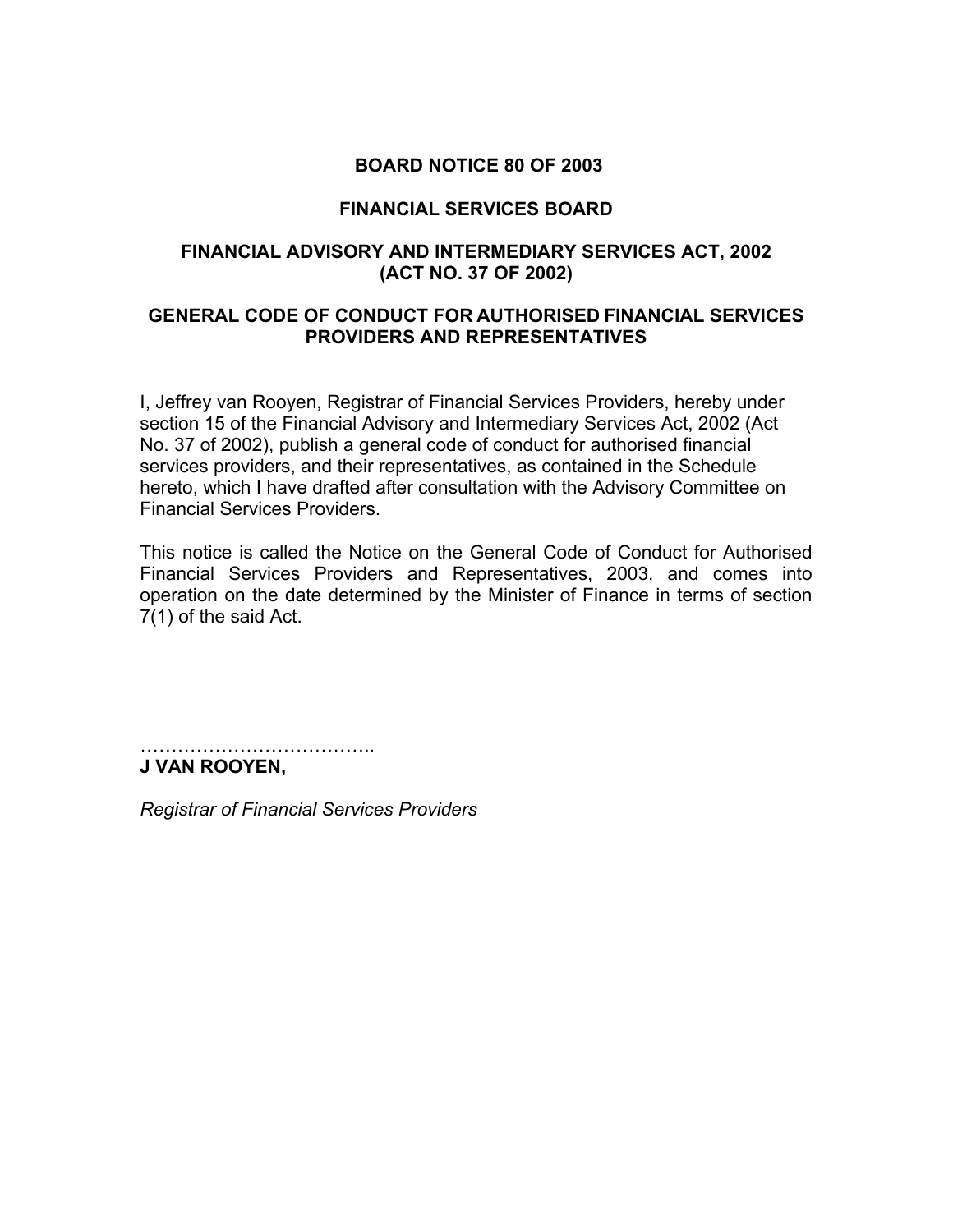# **SCHEDULE**

### **GENERAL CODE OF CONDUCT FOR AUTHORISED FINANCIAL SERVICES PROVIDERS AND THEIR REPRESENTATIVES**

#### **Section 15 of Financial Advisory and Intermediary Services Act, 2002 (Act No. 37. of 2002)**

| Part | <b>Heading</b>                          | <b>Sections</b> |
|------|-----------------------------------------|-----------------|
|      | Introductory provisions                 |                 |
|      | General provisions                      | $2 - 3$         |
| Ш    | Information on product suppliers        | 4               |
| IV   | Information on providers                | 5               |
|      | Contacting of client                    | 6               |
| VI   | Information about financial service     |                 |
| VII  | Furnishing of advice                    | $8 - 9$         |
| VIII | Custody of financial products and funds | 10              |
| IX   | Risk management                         | $11 - 13$       |
| X    | Advertising and Direct Marketing        | $14 - 15$       |
| XI   | Complaints                              | $16 - 19$       |
| XII  | Termination of agreement or business    | 20              |
| XIII | Waiver of rights                        | 21              |
| XIV  | Short title and commencement            | 22              |

#### **ARRANGEMENT OF SECTIONS**

# **PART I**

# **INTRODUCTORY PROVISIONS**

### **Definitions, construction and application**

**1**. (1) In this Code "the Act" means the Financial Advisory and Intermediary Services Act, 2002 (Act No. 37 of 2002), a word or expression to which a meaning has been assigned in the Act shall have that meaning, and, unless the context indicates otherwise–

> "advertisement", in relation to a provider, means any written, printed, electronic or oral communication (including a communication by means of a public radio service), which is directed to the general public, or any section thereof, or to any client on request, by any such person, which is intended merely to call attention to the marketing or promotion of financial services offered by such person, and which does not purport to provide detailed information regarding any such financial services; and "advertising" or "advertises" has a corresponding meaning;

"Direct marketing", means the rendering of financial services by way of telephone, internet, media insert, direct mail, or electronic mail,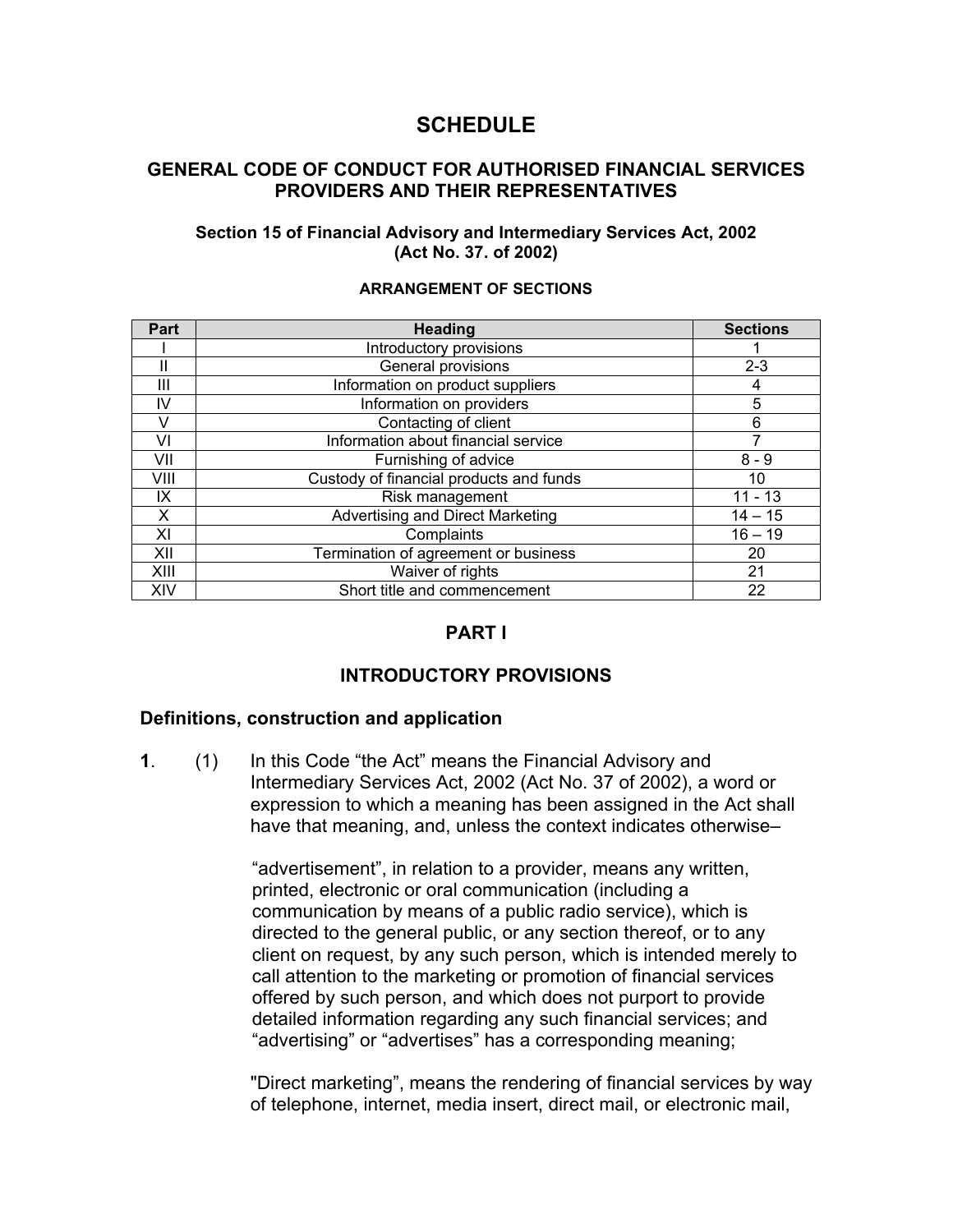excluding any such means which are advertisements not containing transaction requirements.

"Direct marketer" means a provider who, in the normal course of business, provides all or the predominant part of the financial services concerned in the form of direct marketing.

"provider" means an authorised financial services provider, and includes a representative;

"transaction requirement" means any application, proposal, order, instruction or other contractual information required to be completed for, or submitted to, a product supplier by or on behalf of a client relating to the purchase of or investment in any financial product, including any amendment thereof or variation thereto;

 "writing" includes communication by telefax or any appropriate electronic medium that is accurately and readily reducible to written or printed form; and "written" has a corresponding meaning.

- (2) (*a*) This Code must be construed-
	- (i) in conjunction with the provisions of the Act and in manner conducive to the promotion and achievement of the objectives of codes of conduct as stated in section 16 of the Act; and
	- (ii) as being in addition to any other law not inconsistent with its provisions and not as replacing any such law.
	- (*b*) In the case of any inconsistency or conflict between-
		- (i) a provision of this Code and a provision of any other specific Code drafted under section 15 of the Act, the last mentioned provision shall prevail; and
		- (ii) a provision of this Code and a provision of any other law specifically regulating market conduct in the rendering of financial services in respect of one or more specific financial products, the last mentioned provision, unless inconsistent or in conflict with the Act, shall prevail.
- (3) The provisions of this Code apply, unless stated otherwise in this Code or otherwise by law, to all financial services providers and representatives.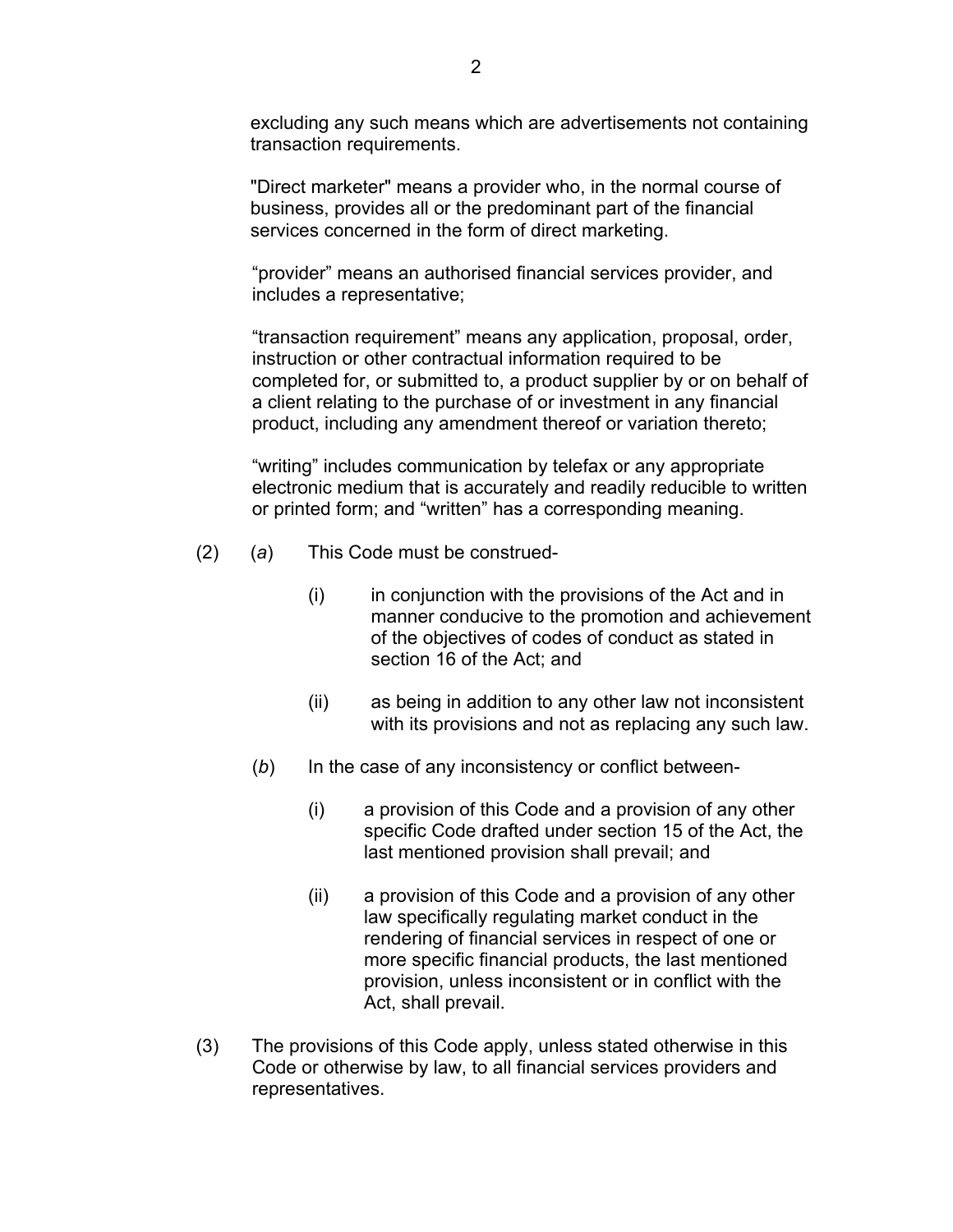# **PART II**

# **GENERAL PROVISIONS**

## **General duty of provider**

**2.** A provider must at all times render financial services honestly, fairly, with due skill, care and diligence, and in the interests of clients and the integrity of the financial services industry.

# **Specific duties of provider**

- **3**. (1) When a provider renders a financial service–
	- (*a*) representations made and information provided to a client by the provider–
		- (i) must be factually correct;
		- (ii) must be provided in plain language, avoid uncertainty or confusion and not be misleading;
		- (iii) must be adequate and appropriate in the circumstances of the particular financial service, taking into account the factually established or reasonably assumed level of knowledge of the client;
		- (iv) must be provided timeously so as to afford the client reasonably sufficient time to make an informed decision about the proposed transaction;
		- (v) may, subject to the provisions of this Code, be provided orally and, at the client's request, confirmed in writing within a reasonable time after such request;
		- (vi) must, where provided in writing or by means of standard forms or format, be in a clear and readable print size, spacing and format;
		- (vii) must, as regards all amounts, sums, values, charges, fees, remuneration or monetary obligations mentioned or referred to therein and payable to the product supplier or the provider, be reflected in specific monetary terms: Provided that where any such amount, sum, value, charge, fee, remuneration or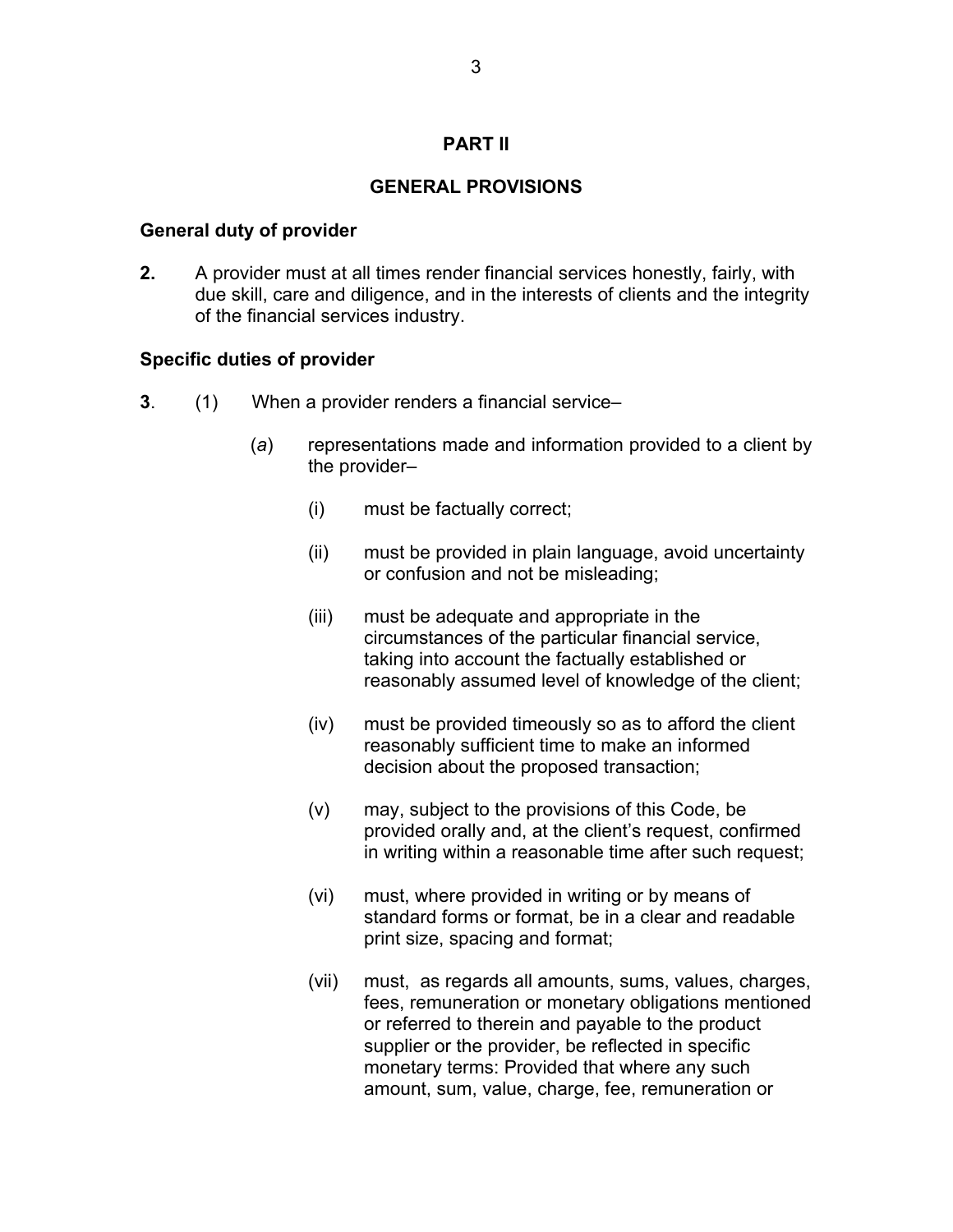monetary obligation is not reasonably predeterminable, its basis of calculation must be adequately described; and

- (viii) need not be duplicated or repeated to the same client unless material or significant changes affecting that client occur, or the relevant financial service renders it necessary, in which case a disclosure of the changes to the client must be made without delay;
- (*b*) the provider must disclose to the client the existence of any personal interest in the relevant service, or of any circumstance which gives rise to an actual or potential conflict of interest in relation to such service, and take all reasonable steps to ensure fair treatment of the client:
- (c) non-cash incentives offered and/or other indirect consideration payable by another provider, a product supplier or any other person to the provider could be viewed as a potential conflict of interest
- (*d*) the service must be rendered in accordance with the contractual relationship and reasonable requests or instructions of the client, which must be executed as soon as reasonably possible and with due regard to the interests of the client which must be accorded appropriate priority over any interests of the provider;
- (*e*) transactions of a client must be accurately accounted for; and
- (*f*) the provider involved must not deal in any financial product for own benefit, account or interest where the dealing is based upon advance knowledge of pending transactions for or with clients, or on any non-public information the disclosure of which would be expected to affect the prices of such product.
- (2) (*a*) A provider must have appropriate procedures and systems in place to-
	- (i) record such verbal and written communications relating to a financial service rendered to a client as are contemplated in the Act, this Code or any other Code drafted in terms of section 15 of the Act;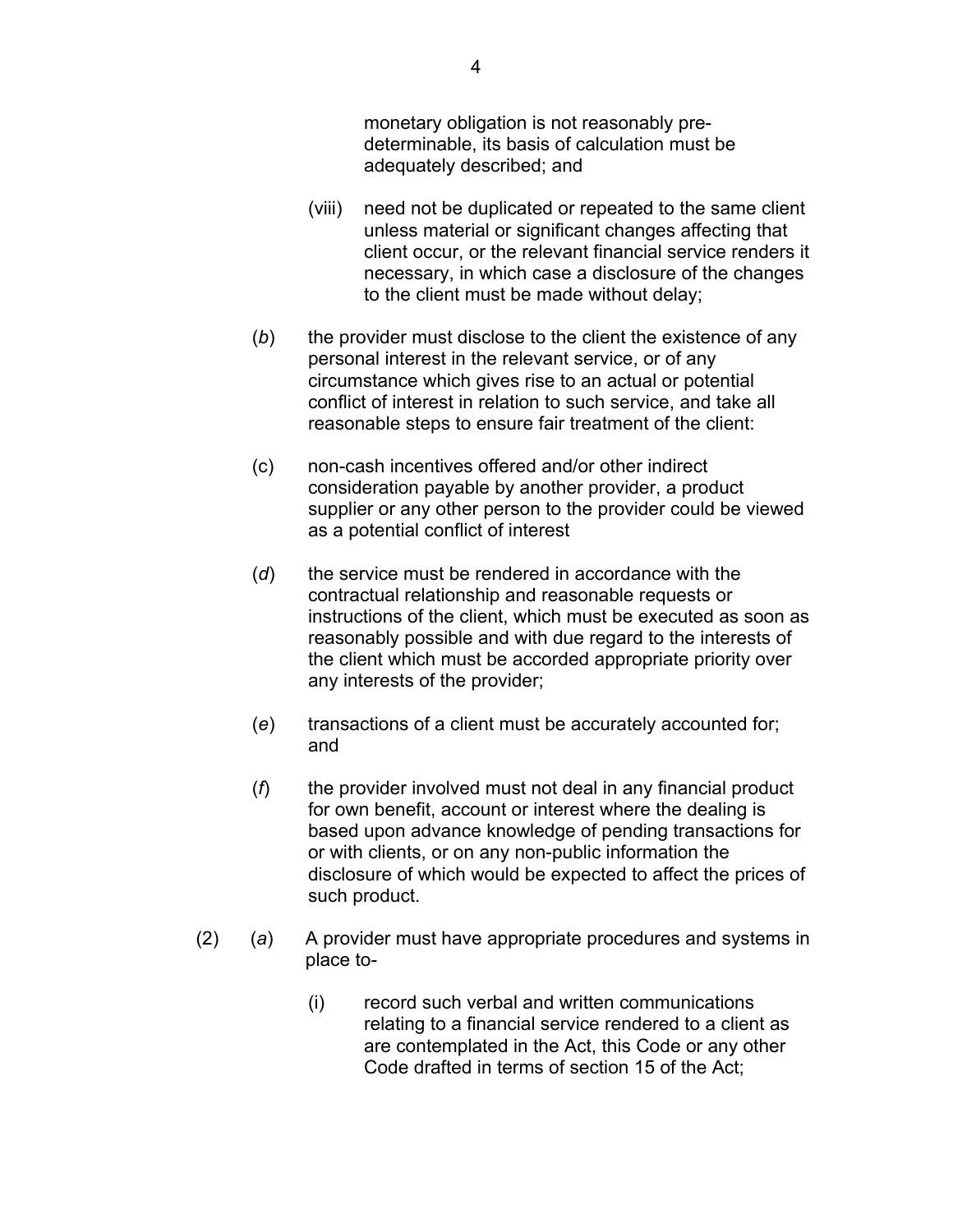- (ii) store and retrieve such records and any other material documentation relating to the client or financial service rendered to the client; and
- (iii) keep such client records and documentation safe from destruction.
- (*b*) All such records must be kept for a period of five years after termination, to the knowledge of the provider, of the product concerned or, in any other case, after the rendering of the financial service concerned.
- (*c*) Providers are not required to keep the records themselves but must ensure that they are available for inspection within seven days of the registrar's request.
- *(d*) Records may be kept in an appropriate electronic or recorded format, which are accessible and readily reducible to written or printed form.
- (3) A provider may not disclose any confidential information acquired or obtained from a client or, subject to section 4(1), a product supplier in regard to such client or supplier, unless the written consent of the client or product supplier, as the case may be, has been obtained beforehand or disclosure of the information is required in the public interest or under any law.

# **PART III**

# **INFORMATION ON PRODUCT SUPPLIERS**

- **4**. (1) A provider other than a direct marketer must at the earliest reasonable opportunity, and only where appropriate, furnish the client with full particulars of the following information about the relevant product supplier and, where such information is provided orally, must confirm such information within 30 days in writing:
	- (*a*) Name, physical location, and postal and telephone contact details of the product supplier;
	- (*b*) (i) the contractual relationship with the product supplier (if any), and whether the provider has contractual relationships with other product suppliers;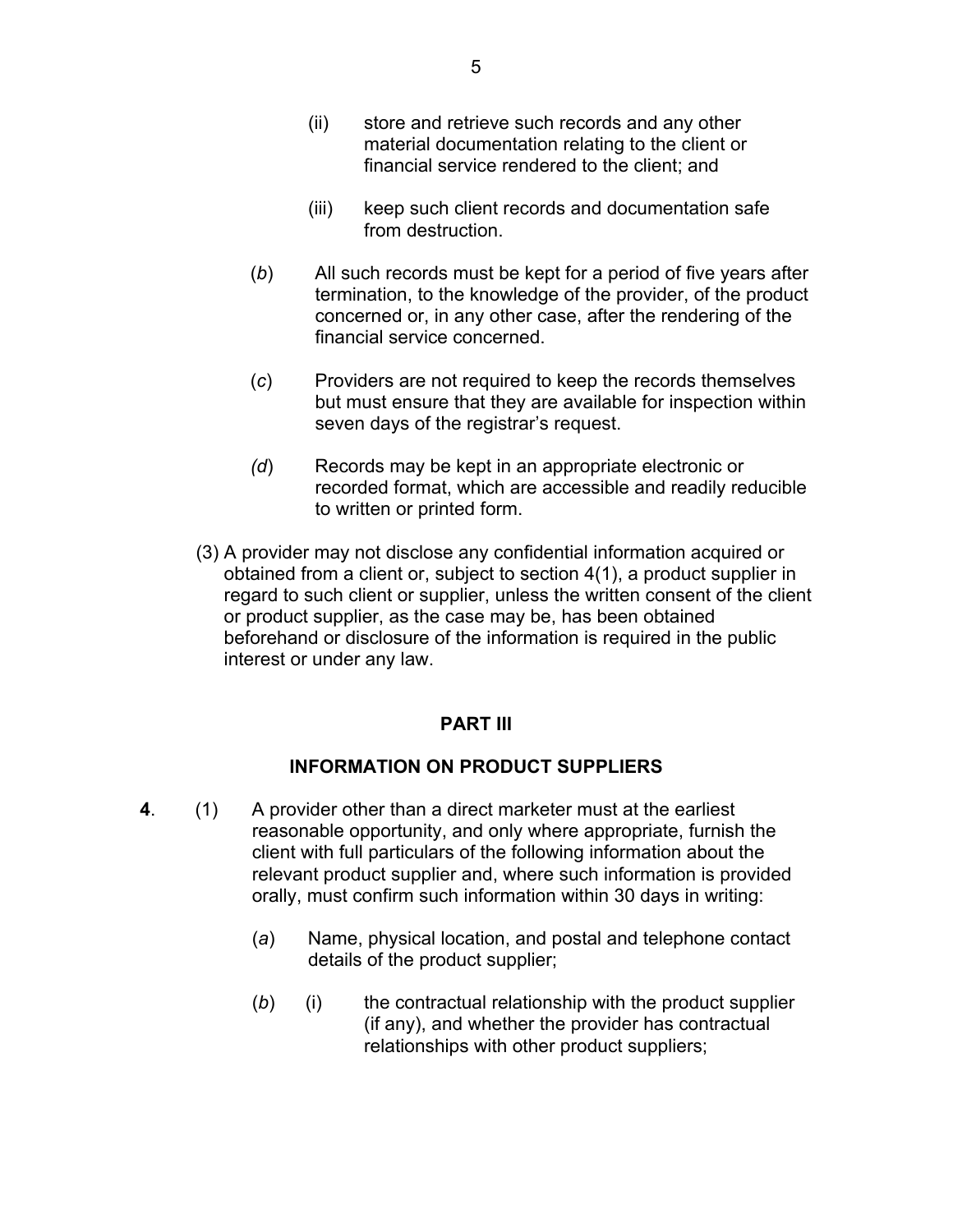- (ii) names and contact details of the relevant compliance and complaints departments of the product supplier.
- (*c*) the existence of any conditions or restrictions imposed by the product supplier with regard to the types of financial products or services that may be provided or rendered by the provider; and
- (*d*) where applicable, the fact that the provider
	- (i) directly or indirectly holds more than 10% of the relevant product supplier's shares, or has any equivalent substantial financial interest in the product supplier;
	- (ii) during the preceding 12 month period received more than 30% of total remuneration, including commission, from the product supplier,

and the provider must convey any changes thereafter in regard to such information at the earliest opportunity to the client.

- (2) A product supplier which is an authorised financial services provider, and which has entered into an intermediary contract or similar contractual relationship with another provider (not being a representative) for the purpose of rendering a financial service in respect of its financial products, must within a reasonable time after being requested to do so by such other provider, provide such other provider with sufficient particulars to enable the provider to comply with the disclosure requirements of this Code relating to the furnishing of details of the product supplier and the product in question.
- (3) A provider must, where the relevant licence, terms of employment or mandate enables such provider to provide clients with financial services in respect of a choice of product suppliers, exercise judgment objectively in the interest of the client concerned.
- (4) A provider may not, in dealing with a client, compare different financial products, product suppliers, providers or representatives, unless the differing characteristics of each are made clear, and may not make inaccurate, unfair or unsubstantiated criticisms of any financial product, product supplier, provider or representative.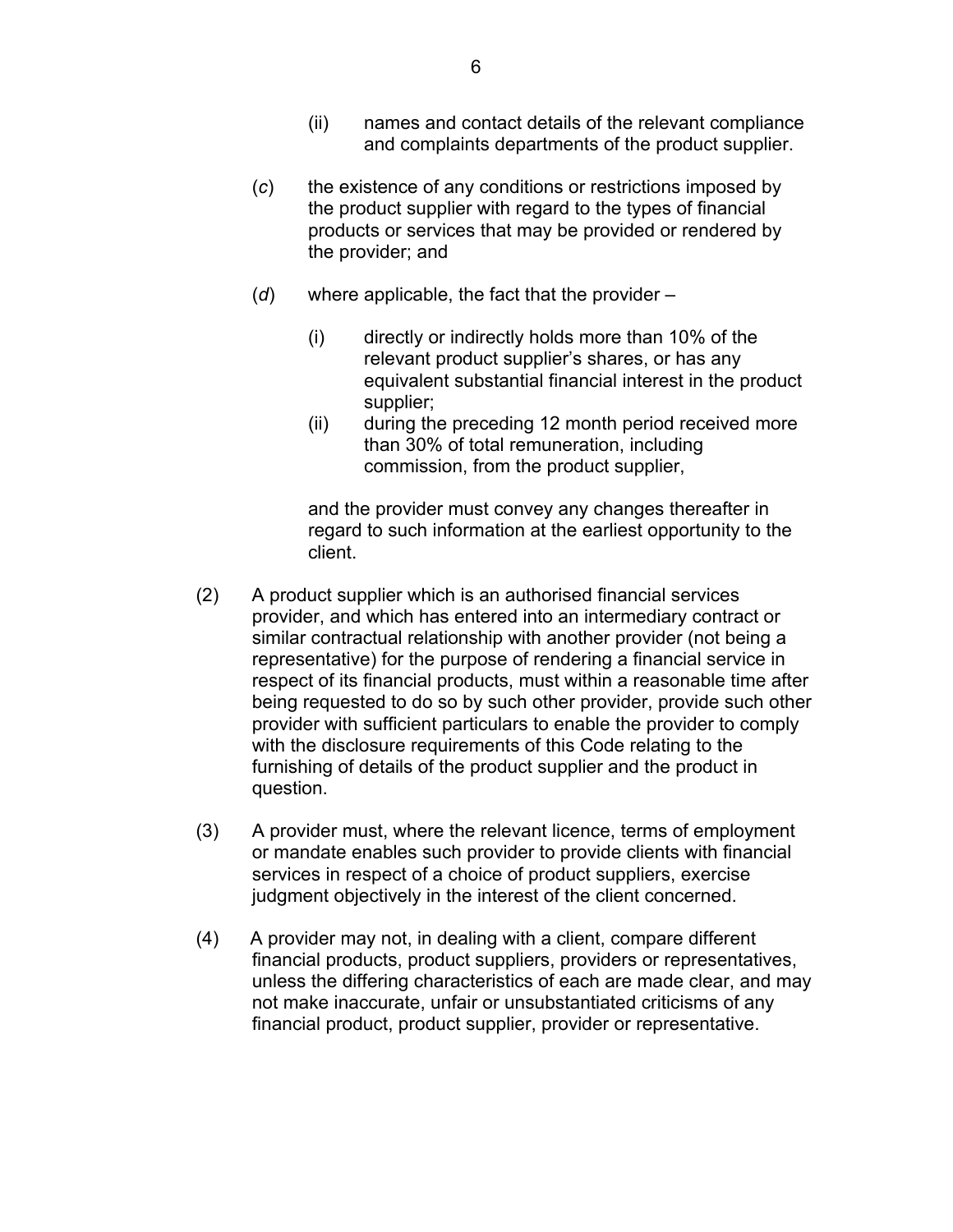#### **PART IV**

### **INFORMATION ON PROVIDERS**

- **5.** Where a provider other than a direct marketer renders a financial service to a client, the provider must at the earliest reasonable opportunity furnish the client with full particulars of the following information and, where such information is provided orally, must confirm such information within 30 days in writing:
	- (*a*) Full business and trade names, registration number (if any), postal and physical addresses, telephone and, where applicable, cellular phone number, and internet and e-mail addresses, in respect of the relevant business carried on, as well as the names and contact details of appropriate contact persons or offices;
	- (*b*) concise details of the legal and contractual status of the provider, including details as regards the relevant product supplier (or, in the case of a representative, as regards the relevant provider and product supplier), to be provided in a manner which can reasonably be expected to make it clear to the client which entity accepts responsibility for the actions of the provider or representative in the rendering of the financial service involved and the extent to which the client will have to accept such responsibility;
	- (*c*) names and contact details of the relevant compliance department or, in the case of a representative, such detail concerning the provider to which the representative is contracted;
	- (*d*) details of the financial services which the provider is authorised to provide in terms of the relevant licence and of any conditions or restrictions applicable thereto;
	- *(e)* whether the provider holds guarantees or professional indemnity or fidelity insurance cover or not.
	- *(f)* whether a representative of a provider is rendering services under supervision as defined in the Determination of Fit and Proper Requirements; and
	- *(g)* the existence of a specific exemption that the Registrar may have granted to the provider with regard to any matter covered by the Act.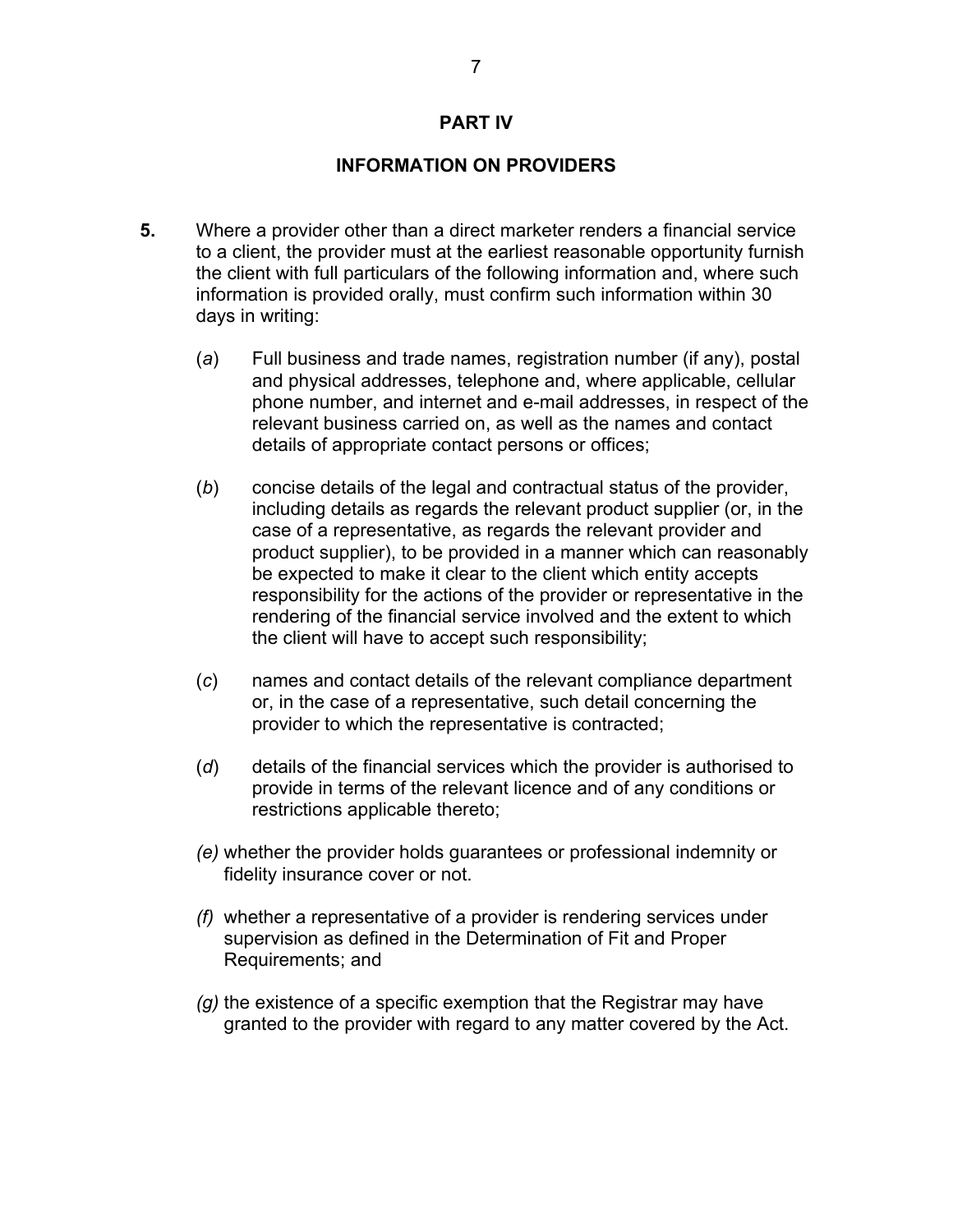### **PART V**

## **CONTACTING OF CLIENT**

#### **6**. A provider must–

- (*a*) in making contact arrangements, and in all communications and dealings with a client, act honourably, professionally and with due regard to the convenience of the client; and
- (*b*) at the commencement of any contact, visit or call initiated by the provider, explain the purpose thereof and at the earliest opportunity, provide the information referred to in section 5.

#### **PART VI**

#### **INFORMATION ABOUT FINANCIAL SERVICE**

- **7.** (1) Subject to the provisions of this Code, a provider other than a direct marketer, must–
	- (*a*) provide a reasonable and appropriate general explanation of the nature and material terms of the relevant contract or transaction to a client, and generally make full and frank disclosure of any information that would reasonably be expected to enable the client to make an informed decision;
	- (*b*) whenever reasonable and appropriate, provide to the client any material contractual information and any material illustrations, projections or forecasts in the possession of the provider;
	- (*c*) in particular, at the earliest reasonable opportunity, provide, where applicable, full and appropriate information of the following:
		- (i) Name, class or type of financial product concerned;
		- (ii) nature and extent of benefits to be provided, including details of the manner in which such benefits are derived or calculated and the manner in which they will accrue or be paid;
		- (iii) where the financial product is marketed or positioned as an investment or as having an investment component-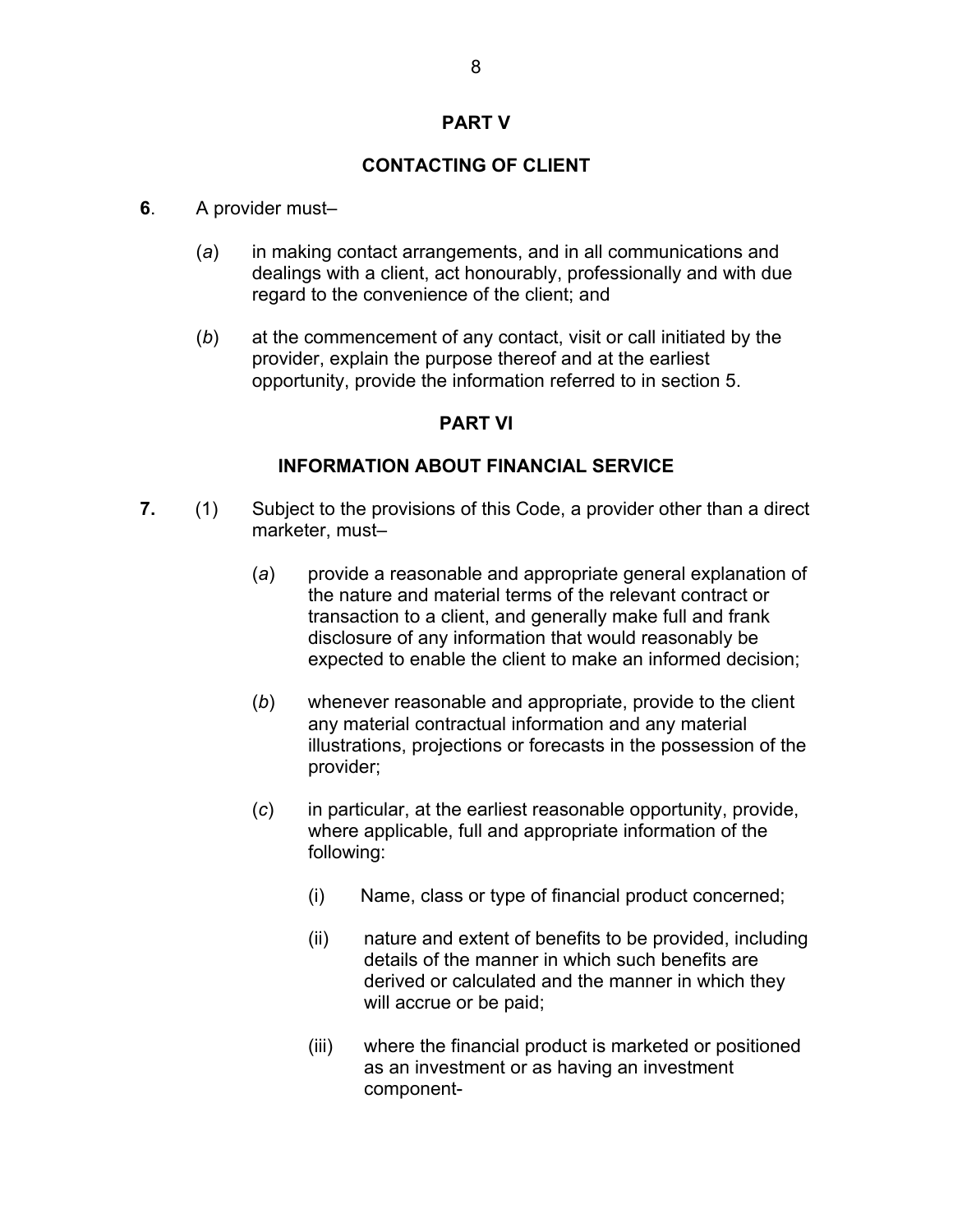- (aa) concise details of the manner in which the value of the investment is determined, including concise details of any underlying assets or other financial instruments;
- (bb) separate disclosure of any charges and fees to be levied against the product, including the amount and frequency thereof and, where the specific structure of the product entails other underlying financial products, in such a manner as to enable the client to determine the net investment amount ultimately invested for the benefit of the client; and
- (cc) on request, information concerning the past investment performance of the product over periods and at intervals which are reasonable with regard to the type of product involved including a warning that past performances are not necessarily indicative of future performances;
- (iv) the nature and extent of monetary obligations assumed by the client, directly or indirectly, in favour of the product supplier, including the manner of payment or discharge thereof, the frequency thereof, the consequences of non-compliance and, subject to subparagraph (xiv), any anticipated or contractual escalations, increases or additions;
- (v) the nature and extent of monetary obligations assumed by the client, directly or indirectly, in favour of the provider, including the manner of payment or discharge thereof, the frequency thereof, and the consequences of non-compliance
- (vi) the nature, extent and frequency of any incentive, remuneration, consideration, commission, fee or brokerages ("valuable consideration"), which will or may become payable to the provider, directly or indirectly, by any product supplier or any person other than the client, or for which the provider may become eligible, as a result of rendering of the financial service, as well as the identity of the product supplier or other person providing or offering the valuable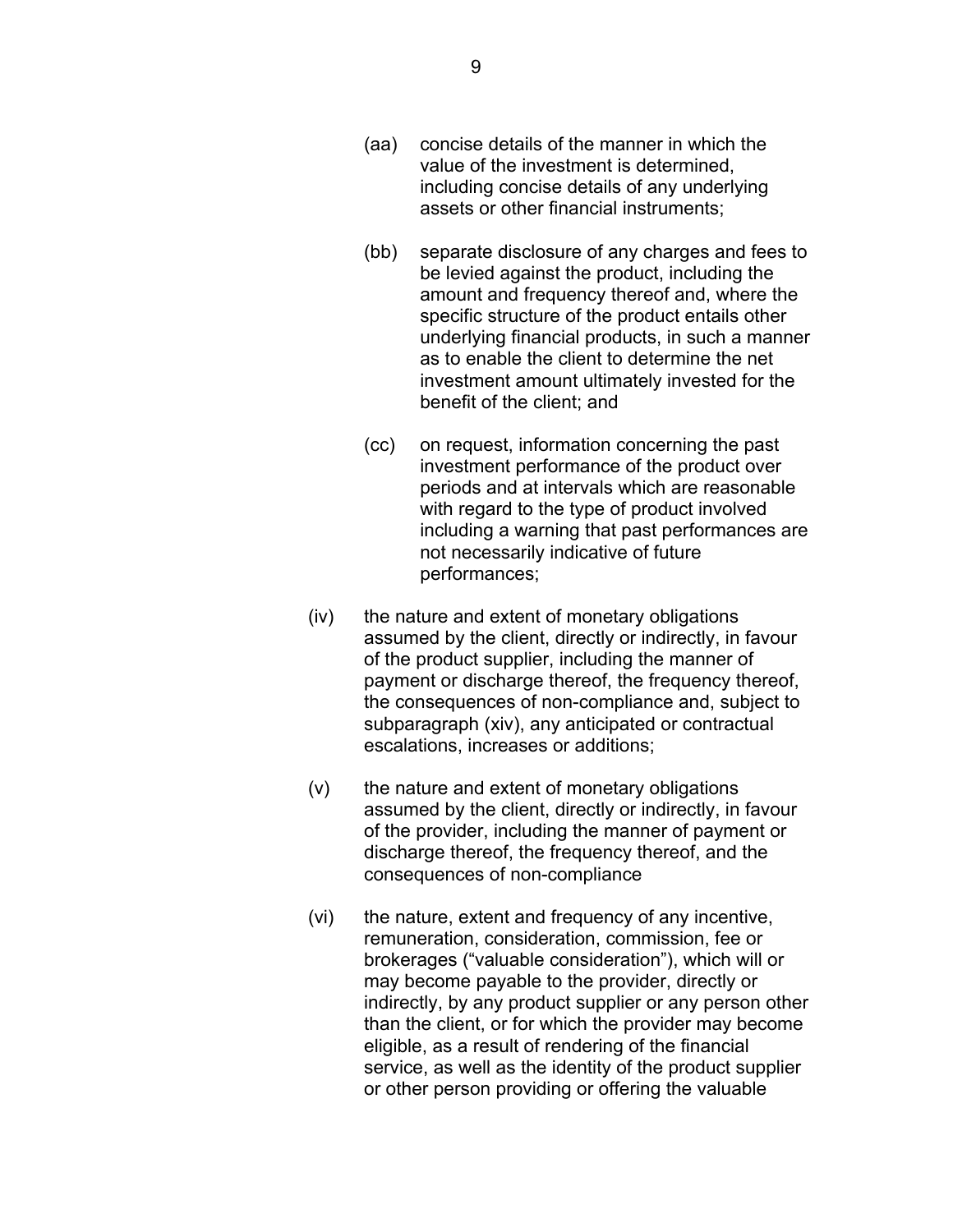consideration: Provided that where the maximum amount or rate of such valuable consideration is prescribed by any law, the provider may (subject to clause 3(1)(a)(vii)) elect to disclose either the actual amount applicable or such prescribed maximum amount or rate.;

- (vii) concise details of any special terms or conditions, exclusions of liability, waiting periods, loadings, penalties, excesses, restrictions or circumstances in which benefits will not be provided;
- (viii) any guaranteed minimum benefits or other guarantees;
- (ix) to what extent the product is readily realisable or the funds concerned are accessible;
- (x) any restrictions on or penalties for early termination of or withdrawal from the product, or other effects, if any, of such termination or withdrawal;
- (xi) material tax considerations;
- (xii) whether cooling off rights are offered and, if so, procedures for the exercise of such rights;
- (xiii) any material investment or other risks associated with the product; and
- (xiv) in the case of an insurance product in respect of which provision is made for increase of premiums, the amount of the increased premium for the first five years and thereafter on a five year basis but not exceeding twenty years;
- (*d*) fully inform a client in regard to the completion or submission of any transaction requirement–
	- (i) that all material facts must be accurately and properly disclosed, and that the accuracy and completeness of all answers, statements or other information provided by or on behalf of the client, are the client's own responsibility;
	- (ii) that if the provider completes or submits any transaction requirement on behalf of the client, the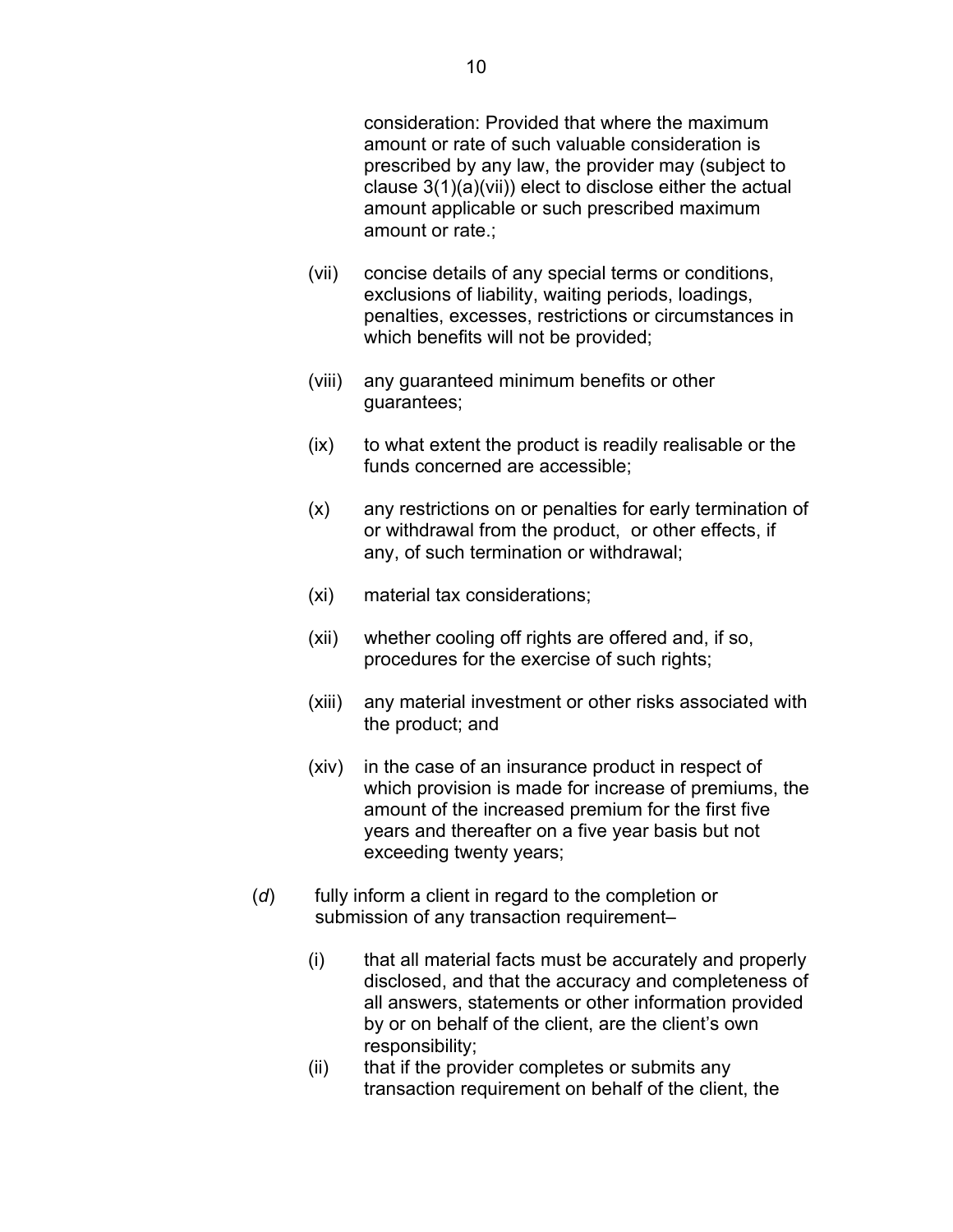client should be satisfied as to the accuracy and completeness of the details;

- (iii) of the possible consequences of the misrepresentation or non-disclosure of a material fact or the inclusion of incorrect information; and
- (iv) that the client must on request be supplied with a copy or written or printed record of any transaction requirement within a reasonable time.
- (2) No provider may in the course of the rendering of a financial service request any client to sign any written or printed form or document unless all details required to be inserted thereon by the client or on behalf of the client have already been inserted.
- (3) A provider must, where applicable, at the request of a client, provide the client with a statement of account in connection with any financial service rendered to the client.

# **PART VII**

# **FURNISHING OF ADVICE**

# **Suitability**

- **8.** (1) A provider other than a direct marketer, must, prior to providing a client with advice-
	- (*a*) take reasonable steps to seek from the client appropriate and available information regarding the client's financial situation, financial product experience and objectives to enable the provider to provide the client with appropriate advice;
	- (*b*) conduct an analysis, for purposes of the advice, based on the information obtained;
	- (*c*) identify the financial product or products that will be appropriate to the client's risk profile and financial needs, subject to the limitations imposed on the provider under the Act or any contractual arrangement; and
	- (*d*) where the financial product ("the replacement product") is to replace an existing financial product wholly or partially ("the terminated product") held by the client, fully disclose to the client the actual and potential financial implications, costs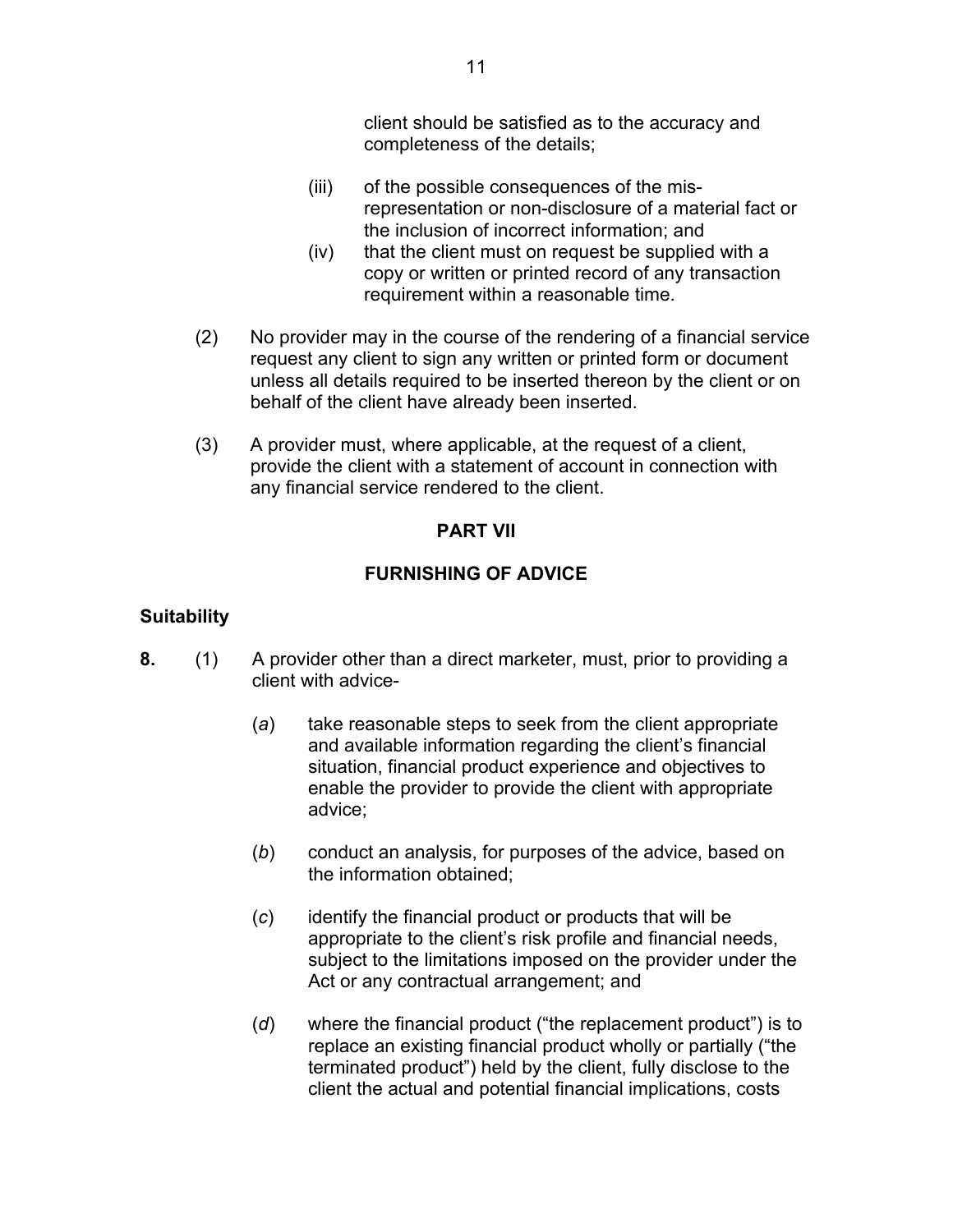and consequences of such a replacement, including, where applicable, full details of-

- (i) fees and charges in respect of the replacement product;
- (ii) special terms and conditions, exclusions of liability, waiting periods, loadings, penalties, excesses, restrictions or circumstances in which benefits will not be provided, which may be applicable to the replacement product;
- $(iii)$  in the case of an insurance product, the impact of age and health changes on the premium payable;
- (iv) differences between the tax implications of the replacement product and the terminated product;
- (v) material differences between the investment risk of the replacement product and the terminated product;
- (vi) penalties or unrecovered expenses deductible or payable due to termination of the terminated product;
- (vii) to what extent the replacement product is readily realisable or the relevant funds accessible, compared to the terminated product; and
- (viii) vested rights, minimum guaranteed benefits or other guarantees or benefits which will be lost as a result of the replacement.
- (2) The provider must take reasonable steps to ensure that the client understands the advice and that the client is in a position to make an informed decision.
- (3)A provider providing advice to a client to replace an existing longterm insurance contract or policy with any other financial product must at the earliest practicable opportunity after providing such advice, but in any event no later than the date on which any transaction requirement is submitted to a product supplier in respect of any replacement product, notify the issuer of the existing long-term insurance contract or policy of such advice.
- (4) Where a client-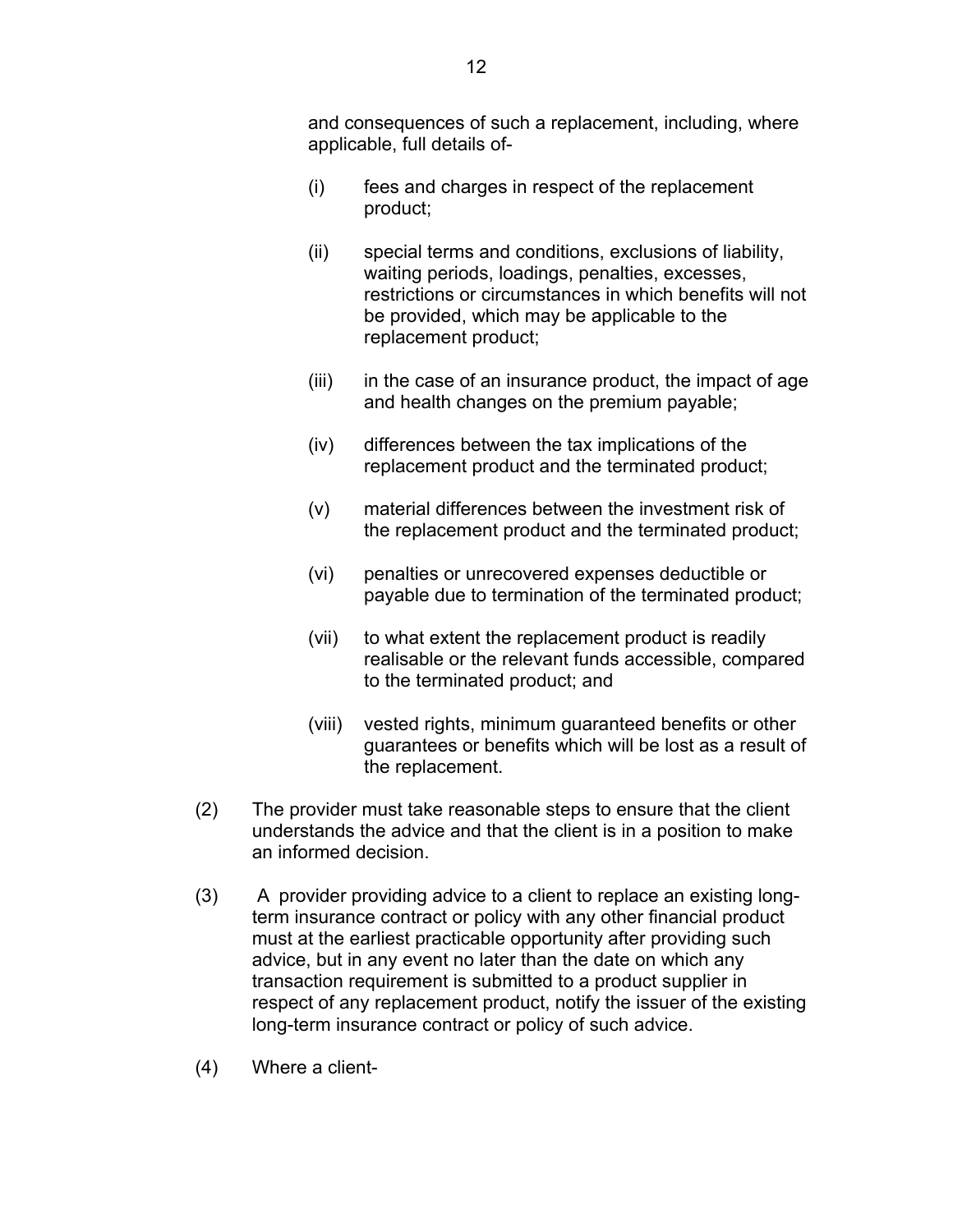- (*a*) has not provided all information requested by a provider furnishing advice, as part of the analysis referred to in subsection (1)(b), or where the provider has been unable to conduct such an analysis because in the light of the circumstances surrounding the case, there was not reasonably sufficient time to do so, the provider must fully inform the client thereof and ensure that the client clearly understands that-
	- (i) a full analysis in respect of the client referred to in subsection (1)(b) could not be undertaken;
	- (ii) there may be limitations on the appropriateness of the advice provided; and
	- (iii) the client should take particular care to consider on its own whether the advice is appropriate considering the client's objectives, financial situation and particular needs; or
- (*b*) elects to conclude a transaction that differs from that recommended by the provider, or otherwise elects not to follow the advice furnished, or elects to receive more limited information or advice than the provider is able to provide, the provider must alert the client as soon as reasonably possible of the clear existence of any risk to the client, and must advise the client to take particular care to consider whether any product selected is appropriate to the client's needs, objectives and circumstances**.**

# **Record of advice**

- **9.** (1) A provider must, subject to and in addition to the duties imposed by section 18 of the Act and section 3(2) of this Code, maintain a record of the advice furnished to a client as contemplated in section 8, which record must reflect the basis on which the advice was given, and in particular-
	- (*a*) a brief summary of the information and material on which the advice was based;
	- *(b)* the financial products which were considered; and
	- *(c)* the financial product or products recommended with an explanation of why the product or products selected, is or are likely to satisfy the client's identified needs and objectives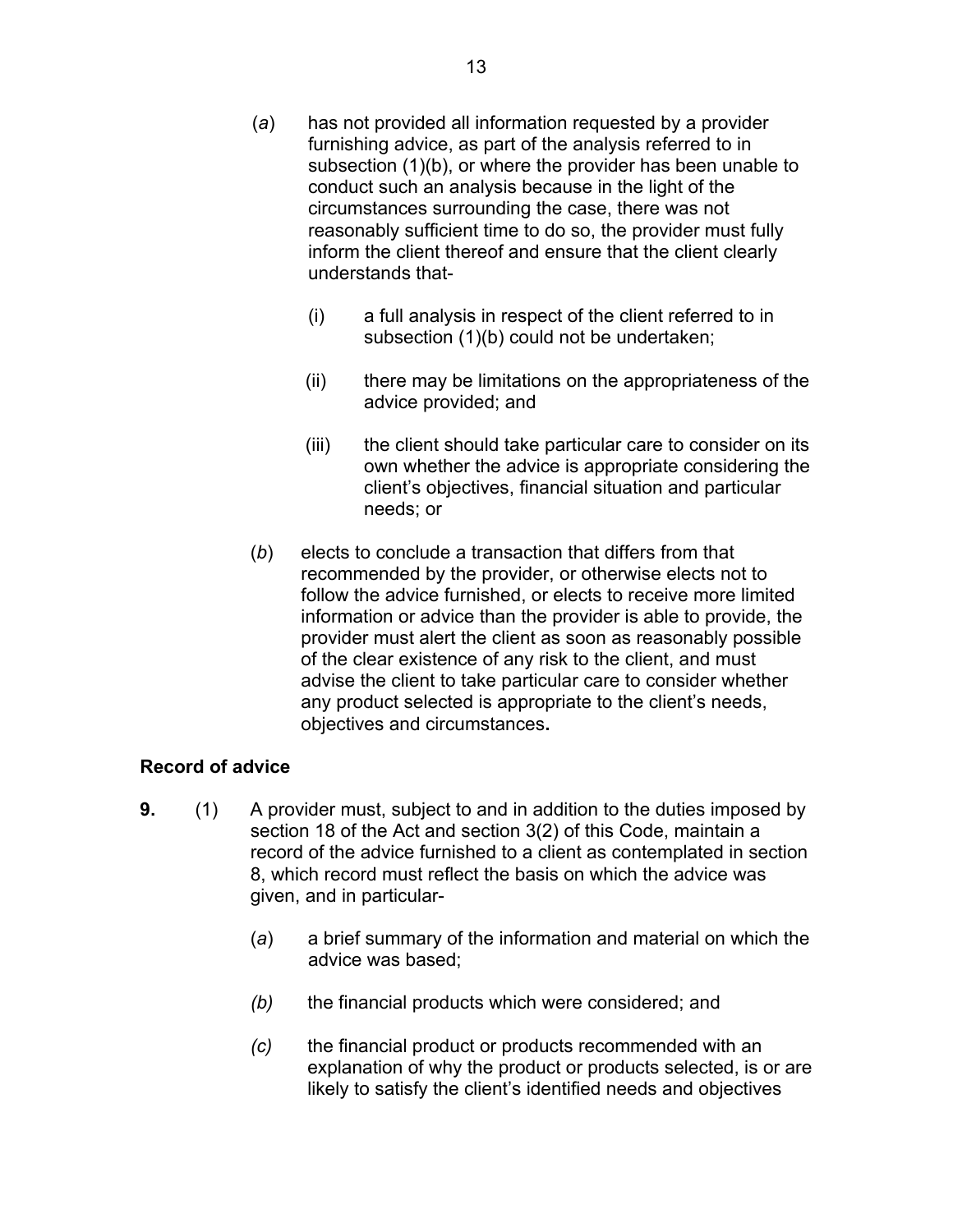Provided that such record of advice is only required to be maintained where, to the knowledge of the provider, a transaction or contract in respect of a financial product is concluded by or on behalf of the client as a result of the advice furnished to the client in accordance with section 8.

(2) A provider, other than a direct marketer, must provide a client with a copy of the record contemplated in 9(1) in writing.

### **PART VIII**

## **CUSTODY OF FINANCIAL PRODUCTS AND FUNDS**

- **10**. (1) Subject to the provisions of any other applicable Act, a provider who receives or holds financial products or funds of or on behalf of a client must account for such products or funds properly and promptly and–
	- (*a*) when documents of title are lodged with the provider on behalf of the client, the provider must immediately provide written confirmation of receipt thereof which contains a description of the documents that is sufficient to identify them;
	- (*b*) when a provider receives funds into safe custody without the mediation of a bank, the provider must on receipt of the money, issue a written confirmation of receipt thereof;
	- (*c*) where the provider, or a third party on behalf of either of them, is in control of such financial products or funds, take reasonable steps to ensure that they are adequately safeguarded;
	- (*d*) open and maintain a separate account, designated for client funds, at a bank and-
		- (i) must within one business day of receipt pay into the account all funds held on behalf of clients;

.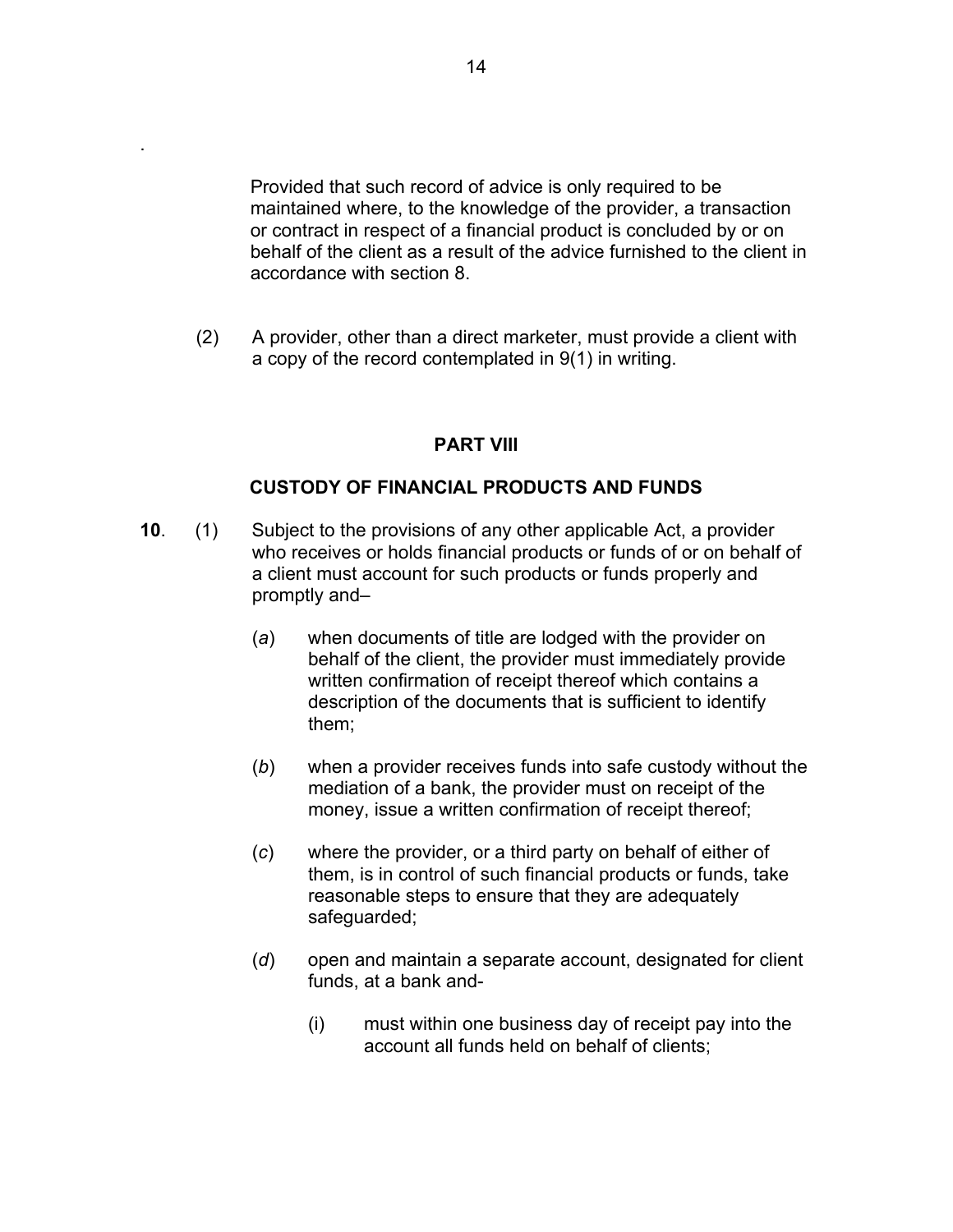- (ii) ensure that the separate account only contains funds of clients and not those of the provider;
- (iii) pay all bank charges in respect of the separate account except that bank charges specifically relating to a deposit or withdrawal of the funds of the client are for the client's own account; and
- (iv) ensure that any interest accruing to the funds in the separate account is payable to the client or the owner of the funds;
- (*e*) take reasonable steps to ensure–
	- (i) that at all times such financial products or funds are dealt with strictly in accordance with the mandate given to the provider;
	- (ii) that client financial products or funds are readily discernible from private assets or funds of the provider; and
	- (iii) that, subject to any applicable contractual or statutory provisions, a client has ready access to any amount paid into the separate account, less any deductions which are authorised, and charges and fees required or authorised to be paid by law.
- (2) Where a transaction or agreement has been recorded in writing, the provider who dealt with the client, must ensure that the original agreement is delivered to the client for safe custody.
- $(3)$  Section 10(1)(d) is not applicable to a provider subject to section 45 of the Short-term Insurance Act, 1998 (Act No. 53 of 1998), if the provider complies with the requirements contemplated in that section.

# **PART IX**

# **RISK MANAGEMENT**

# **Control measures**

**11.** A provider must at all times have and effectively employ the resources, procedures and appropriate technological systems that can reasonably be expected to eliminate as far as reasonably possible, the risk that clients,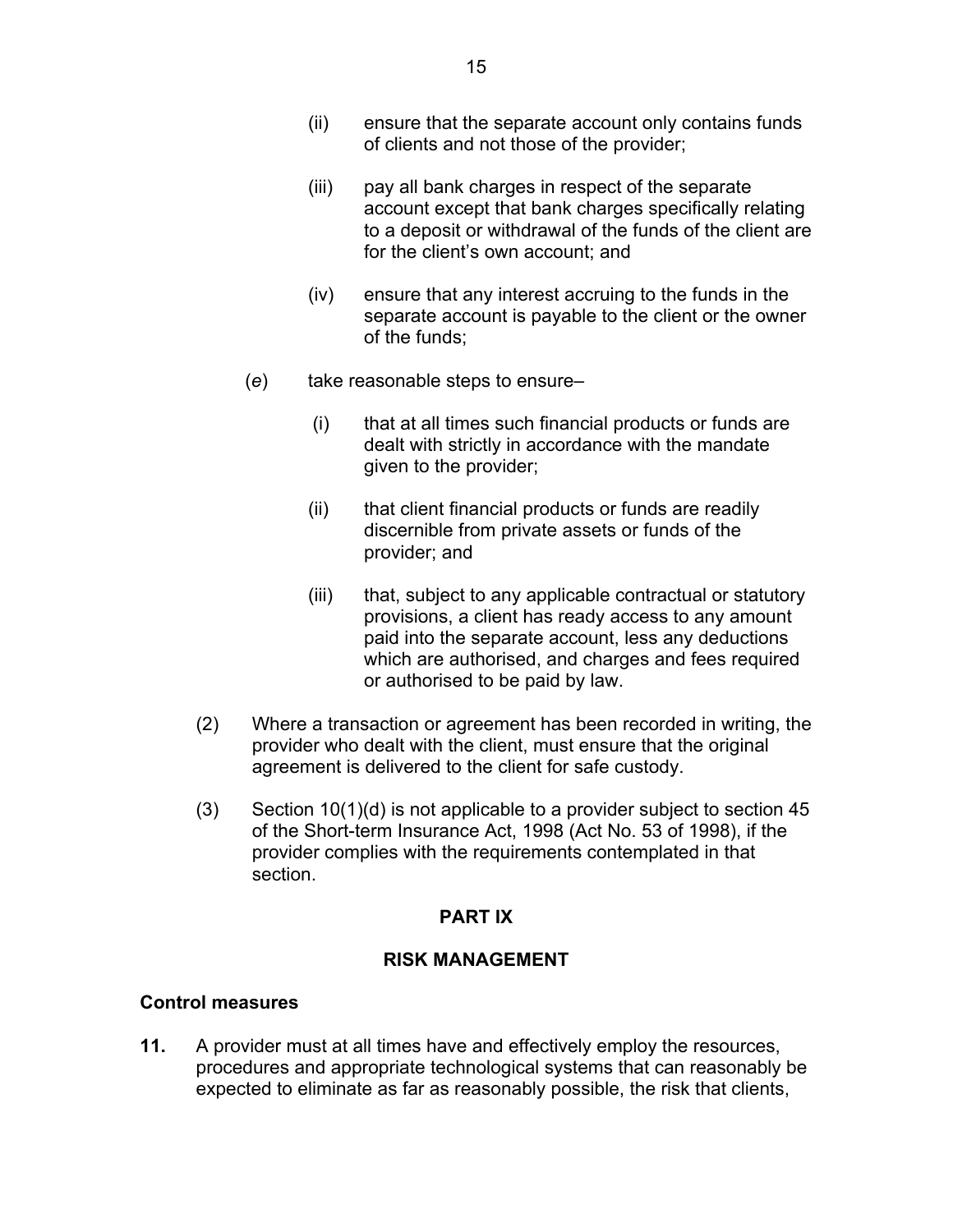product suppliers and other providers or representatives will suffer financial loss through theft, fraud, other dishonest acts, poor administration, negligence, professional misconduct or culpable omissions.

# **Specific control objectives**

- **12.** A provider, excluding a representative, must, without limiting the generality of section 11, structure the internal control procedures concerned so as to provide reasonable assurance that-
	- (*a*) the relevant business can be carried on in an orderly and efficient manner;
	- (*b*) financial and other information used or provided by the provider will be reliable; and
	- (*c*) all applicable laws are complied with.

# **Insurance**

**13**. A provider, excluding a representative, must, if, and to the extent, required by the registrar maintain in force suitable guarantees or professional indemnity or fidelity insurance cover.

# **PART X**

# **ADVERTISING AND DIRECT MARKETING**

- **14.** (1) An advertisement by any provider must-
	- (*a*) not contain any statement, promise or forecast which is fraudulent, untrue or misleading;
	- (*b*) if it contains-
		- (i) performance data (including awards and rankings), include references to their source and date;
		- (ii) illustrations, forecasts or hypothetical data-
			- (aa) contain support in the form of clearly stated basic assumptions (including but not limited to any relevant assumptions in respect of performance, returns, costs and charges) with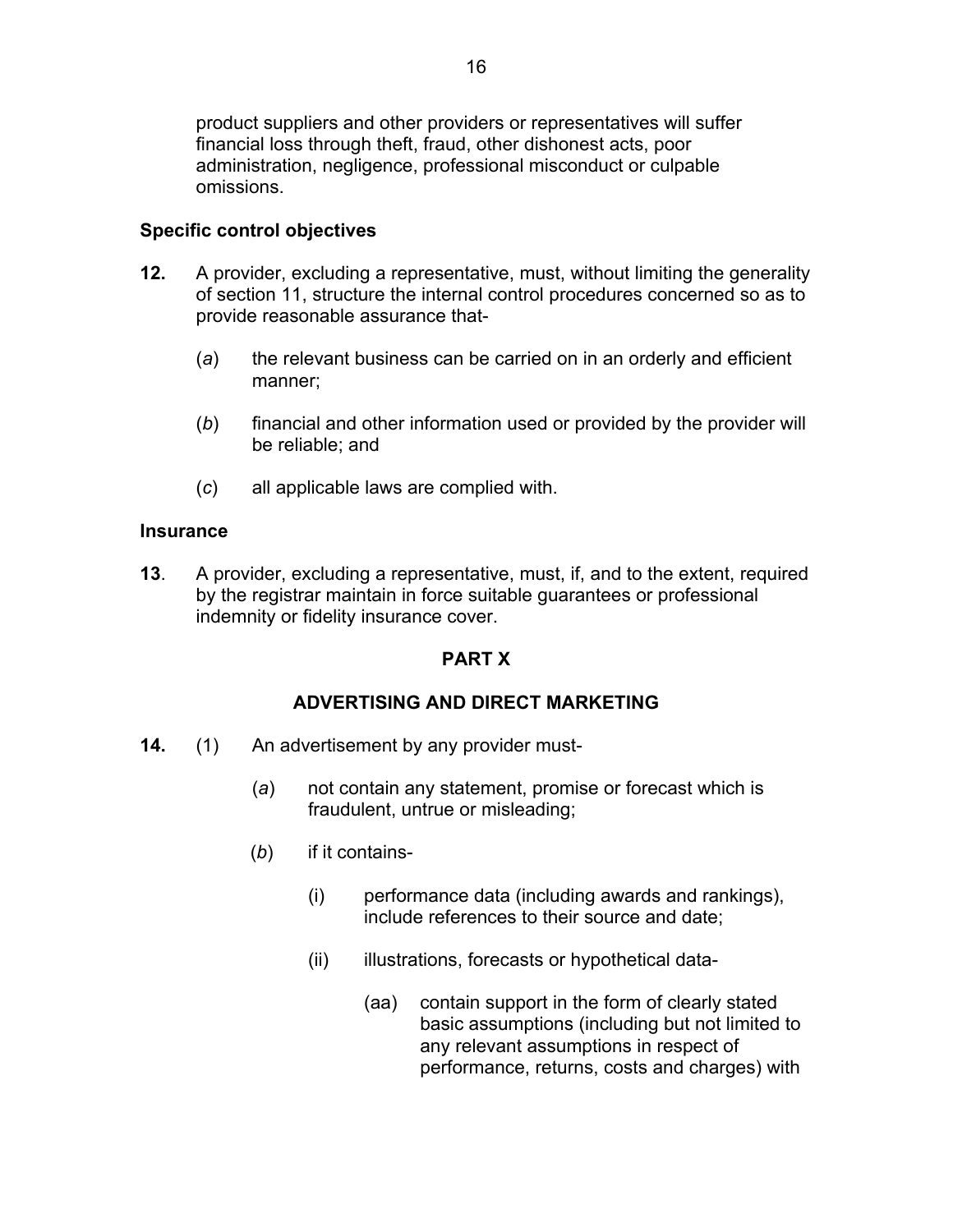a reasonable prospect of being met under current circumstances;

- (bb) make it clear that they are not guaranteed and are provided for illustrative purposes only; and
- (cc) also contain, where returns or benefits are dependent on the performance of underlying assets or other variable market factors, clear indications of such dependence;
- (iii) a warning statement about risks involved in buying or selling a financial product, prominently render or display such statement; and
- (iv) information about past performances, also contain a warning that past performances are not necessarily indicative of future performances; and
- (*c*) if the investment value of a financial product mentioned in the advertisement is not guaranteed, contain a warning that no guarantees are provided.
- (2) Where a provider advertises a financial service by telephone-
	- (*a*) an electronic, voicelogged record of all communications must be maintained. Where no financial service is rendered as a result of the advertisement, such record need not be maintained for a period exceeding 45 days;
	- (*b*) a copy of all such records must be provided on request by the client or the registrar within seven days of the request;
	- (*c*) all the information required by sections 4(1)(*a*) and (*c*) and 5(*a*) and (*c*) shall not be required: Provided that the client is provided with basic details (such as business name and telephone number or address) of the provider or relevant product supplier, and of their relevant compliance departments: Provided further that, if the promotion results in the rendering of a financial service, the full details required by those sections are provided to the client in writing within 30 days of the relevant interaction with the client.
- (3) Where a provider advertises a financial service by means of a public radio service, the advertisement must include the business name of the provider.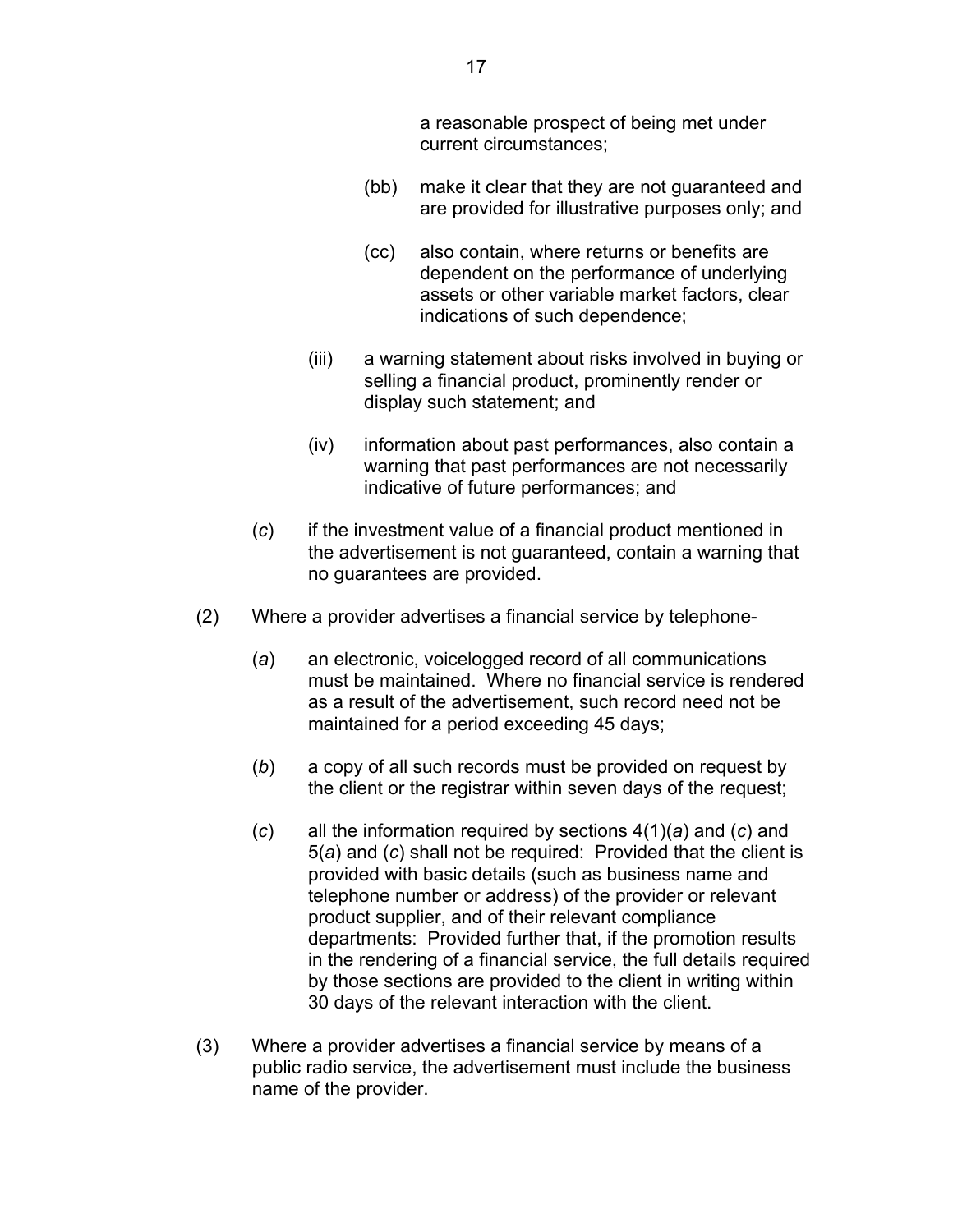- **15.** (1) A direct marketer must, when rendering a financial service to or on behalf of a client, at the earliest reasonable opportunity furnish the client with the following particulars:
	- (a) the business or trade name of the direct marketer;
	- (b) confirmation whether the direct marketer is a licensed financial service provider and details of the financial services which the direct marketer is authorised to provide in terms of the relevant license and any conditions or restrictions applicable thereto;
	- (c) telephone contact details of direct marketer (unless the contact was initiated by the client);
	- (d) telephone contact details of the compliance department of the direct marketer;
	- (e) whether the direct marketer holds professional and indemnity insurance;

Provided that where the direct marketer is a representative, the information contemplated in sub-paragraphs (a) to (c) above must be provided in respect of the provider to which the representative is contracted.

- (2) When providing a client with advice in respect of a product, a direct marketer must at the earliest reasonable opportunity:
	- (a) make enquiries to establish whether the financial product or products concerned will be appropriate, regard being had to the client's risk profile and financial needs, and circumstances;
	- (b) furnish the client with the following particulars where appropriate:
		- (i) business or trade name of the product supplier;
		- (ii) legal status and relationship with product supplier;
		- (iii) the following details in respect of the product:
			- (aa) Name, class or type of financial product concerned;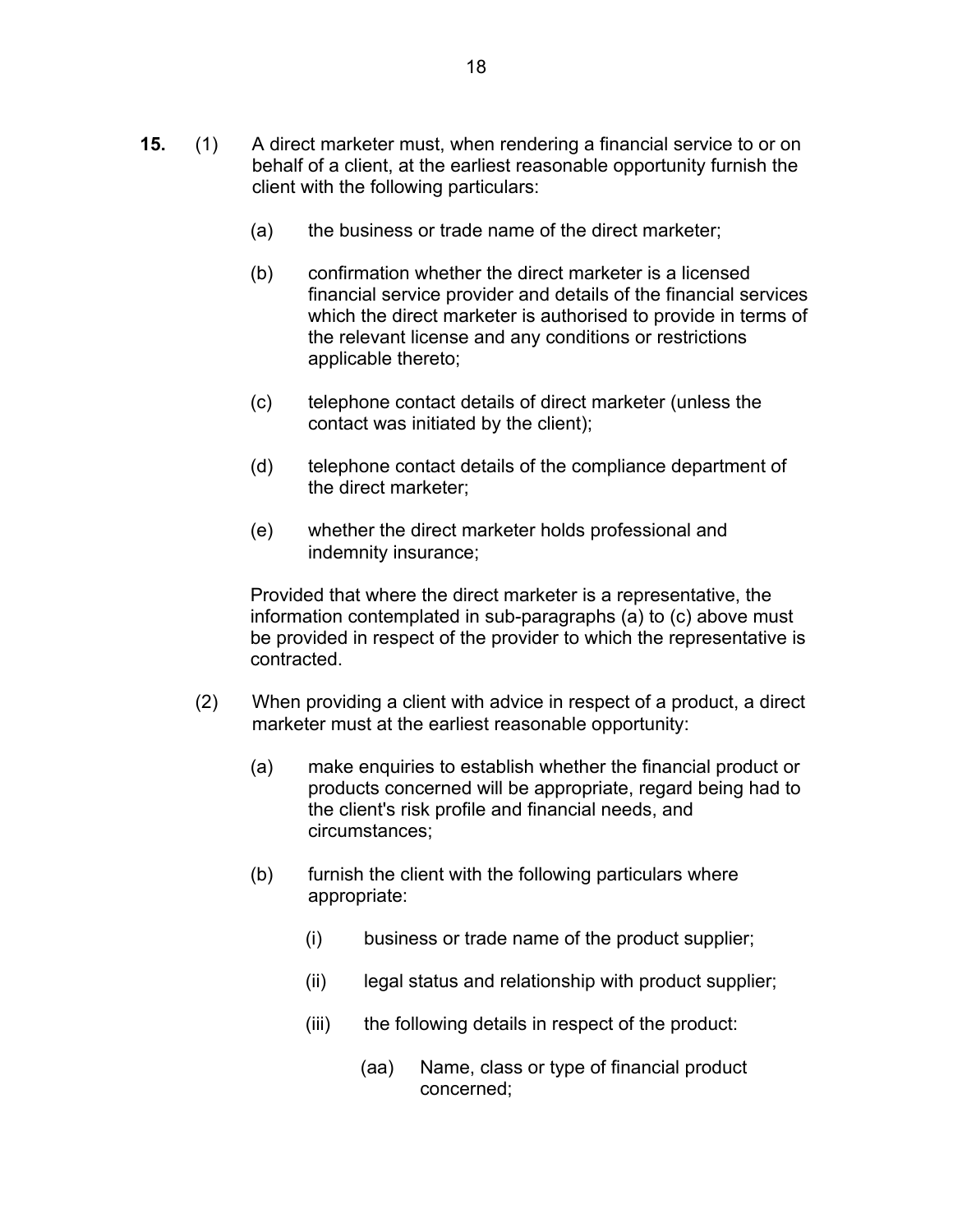- (bb) Nature and extent of benefits to be provided;
- (cc) Manner in which such benefits are derived or calculated, with specific reference to the underlying assets of any investment component and the manner in which the value of such investment component is determined;
- (dd) Monetary obligations assumed by the client as well as manner of payment;
- (ee) Whether cooling off rights are offered and, if so, procedures for the exercise of such rights;
- (ff) Any material investment or other risks associated with the product;
- (c) when advising or being advised by a client that the financial product concerned is to replace an existing financial product held by the client, inform the client of actual and potential financial implications, costs and consequence set out in clause 8(1)(d) of this Code before any transaction is concluded.
- (3) A direct marketer must prior to the conclusion of any transaction and where a contract is concluded provide the client with the following information, provided where such information is provided orally, it must be confirmed in writing within 30 days:
	- (a) Telephone contact details of the compliance department of the product supplier;
	- (b) To what extent the product is readily realisable or the funds concerned are accessible where appropriate;
	- (c) Details of manner in which benefits will be paid;
	- (d) Any restrictions on or penalties for early termination or withdrawal from the product, or other effects, if any, of such termination or withdrawal;
	- (e) Charges and fees to be levied against the product including the amount and frequency thereof and where the product has an investment component, the net investment amount ultimately invested for the benefit of the client;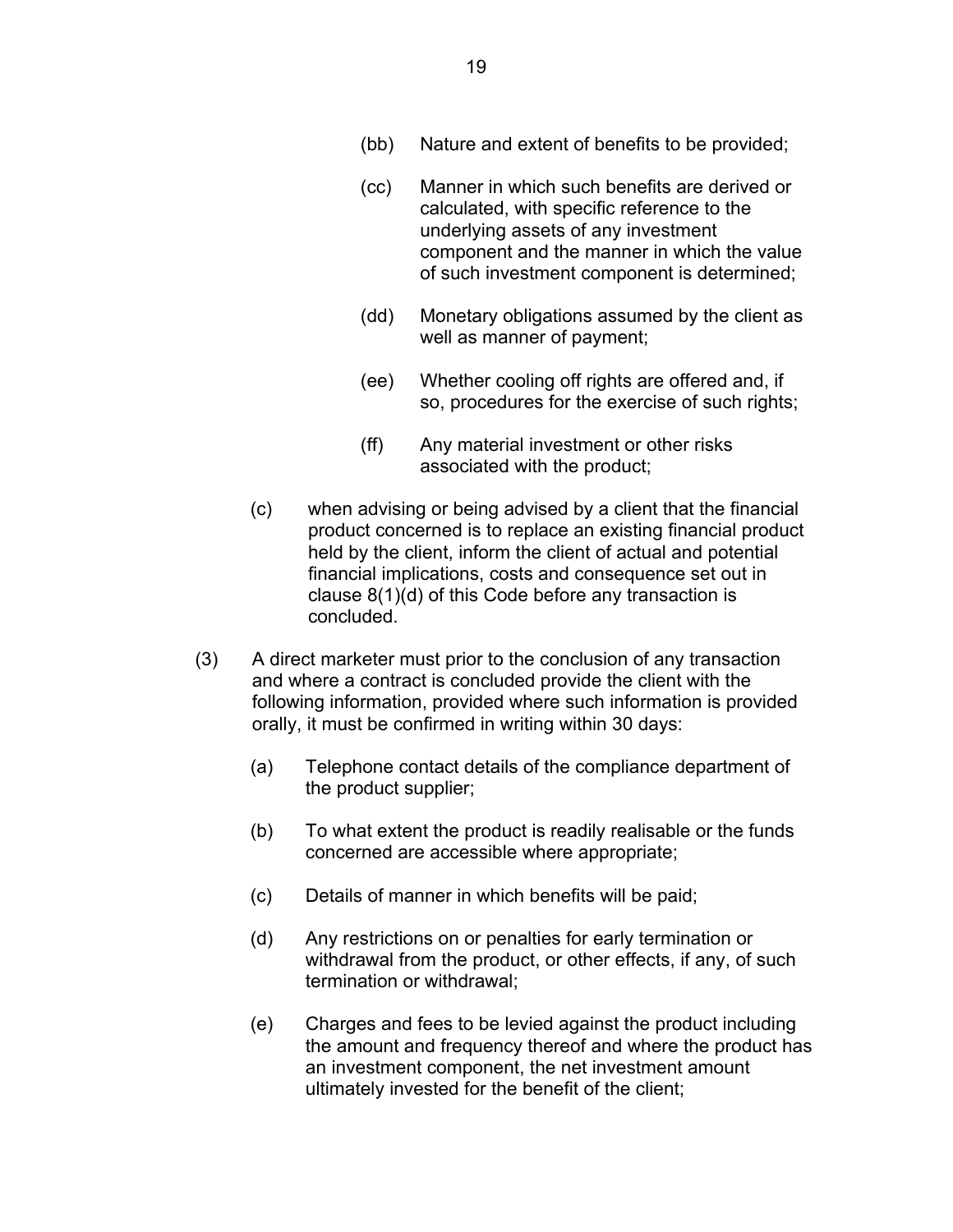- (f) Commission, consideration, fees, charges or brokerages payable to the direct marketer by the client, or by the product supplier or by any other person;
- (g) On request, the past investment performance of the product, where applicable, over periods and at intervals which are reasonable with regard to the type of product involved;
- (h) Consequences of non-compliance with monetary obligations assumed by the client and any anticipated or contractual escalations, increases or additions;
- (i) In the case of an insurance product in respect of which provision is made for increase of premiums, abbreviated disclosures of such contractual increases;
- (j) Concise details of any special terms and conditions, exclusions, waiting periods, loadings, penalties, excesses, restrictions or circumstances in which benefits will not be provided;
- (k) Any guaranteed minimum benefits or other guarantees where appropriate.
- (l) That recordings of telephone discussions (where applicable) will be made available to the client on request
- (4) A direct marketer must provide a client (where appropriate) with a record of advice as contemplated in section 9(1)(a) to (c) in writing.
- (5) A direct marketer shall be obliged to record all telephone conversations with clients in the course of direct marketing and must have appropriate procedures and systems in place to store and retrieve such recordings. Records of advice furnished to a client telephonically need not be reduced to writing but a copy of the relevant voicelogged records must be provided, on request, to the client or Registrar within a reasonable time.
- (6) Notwithstanding the above or contrary provision in the code, such of the information required to be provided to the client in terms of clauses 4, 5 and 7 of this Code as has not yet been recorded or provided to the client in writing before the conclusion of any transaction, must be provided to the client in writing within 30 days thereafter.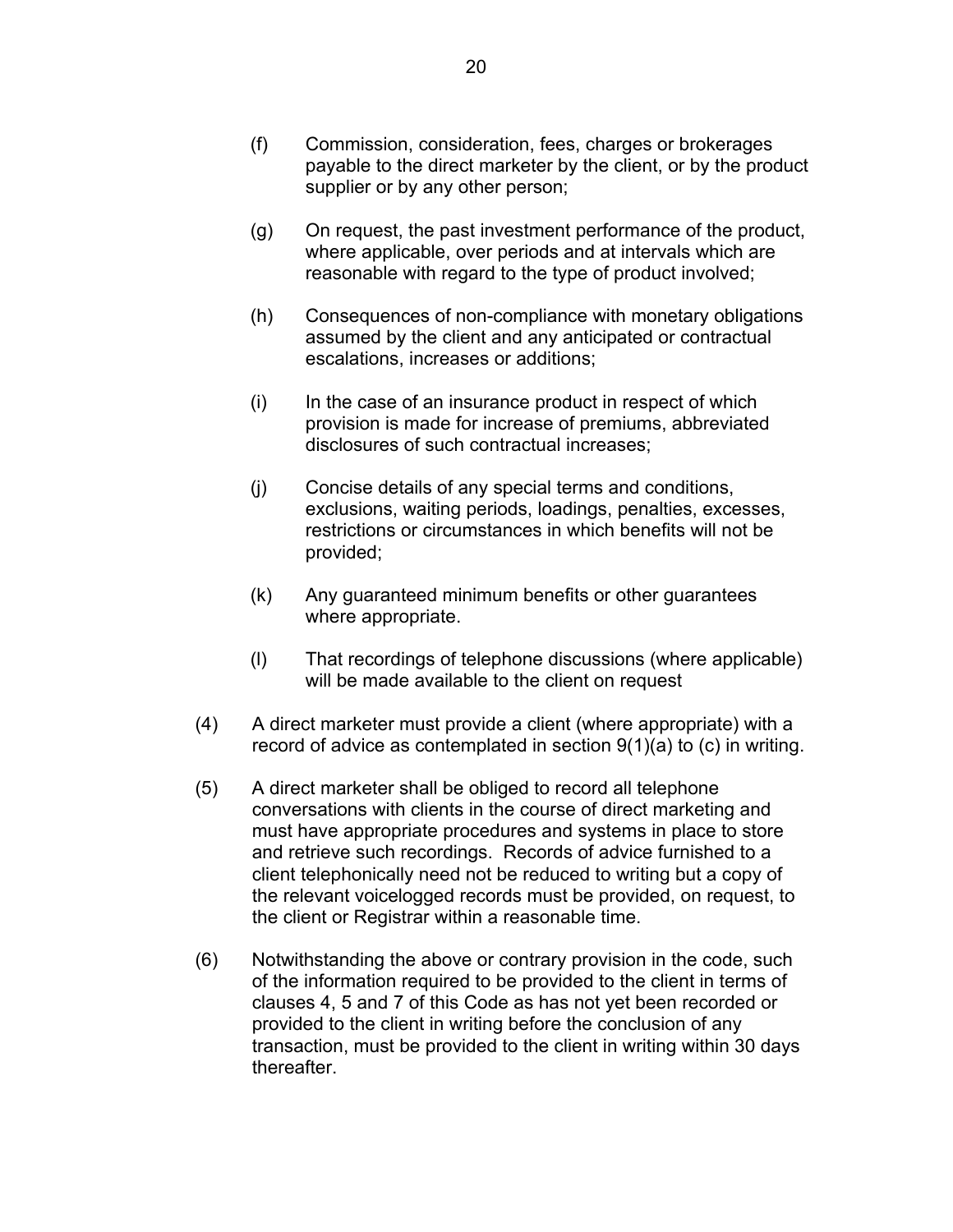### **PART XI**

## **COMPLAINTS**

### **General**

### **16.** (1) In this Part-

 "complaint" means a complaint as defined in section 1(1) of the Act (excluding the reference to section 26(1)(a)(iii) therein), submitted by a client to a provider for purposes of resolution by the provider;

"internal complaint resolution system and procedures", in relation to a provider and a client, means the system and procedures established and maintained by the provider in accordance with this Code for the resolution of complaints by clients;

"Ombud" means the Ombud for Financial Services Providers referred to in section 20(2) of the Act;

"resolution", or "internal resolution", in relation to a complaint and a provider, means the process of the resolving of a complaint through and in accordance with the internal complaint resolution system and procedures of the provider;

"Rules" means the Rules on Proceedings of the Office of the Ombud for Financial Services Providers, 2002.

- (2) A provider must-
	- (*a*) request that any client who has a complaint against the provider must lodge such complaint in writing;
	- (*b*) maintain a record of such complaints for a period of five years;
	- (*c*) handle complaints from clients in a timely and fair manner;
	- (*d*) take steps to investigate and respond promptly to such complaints; and
	- (*e*) where such a complaint is not resolved to the client's satisfaction, advise the client of any further steps which may be available to the client in terms of the Act or any other law.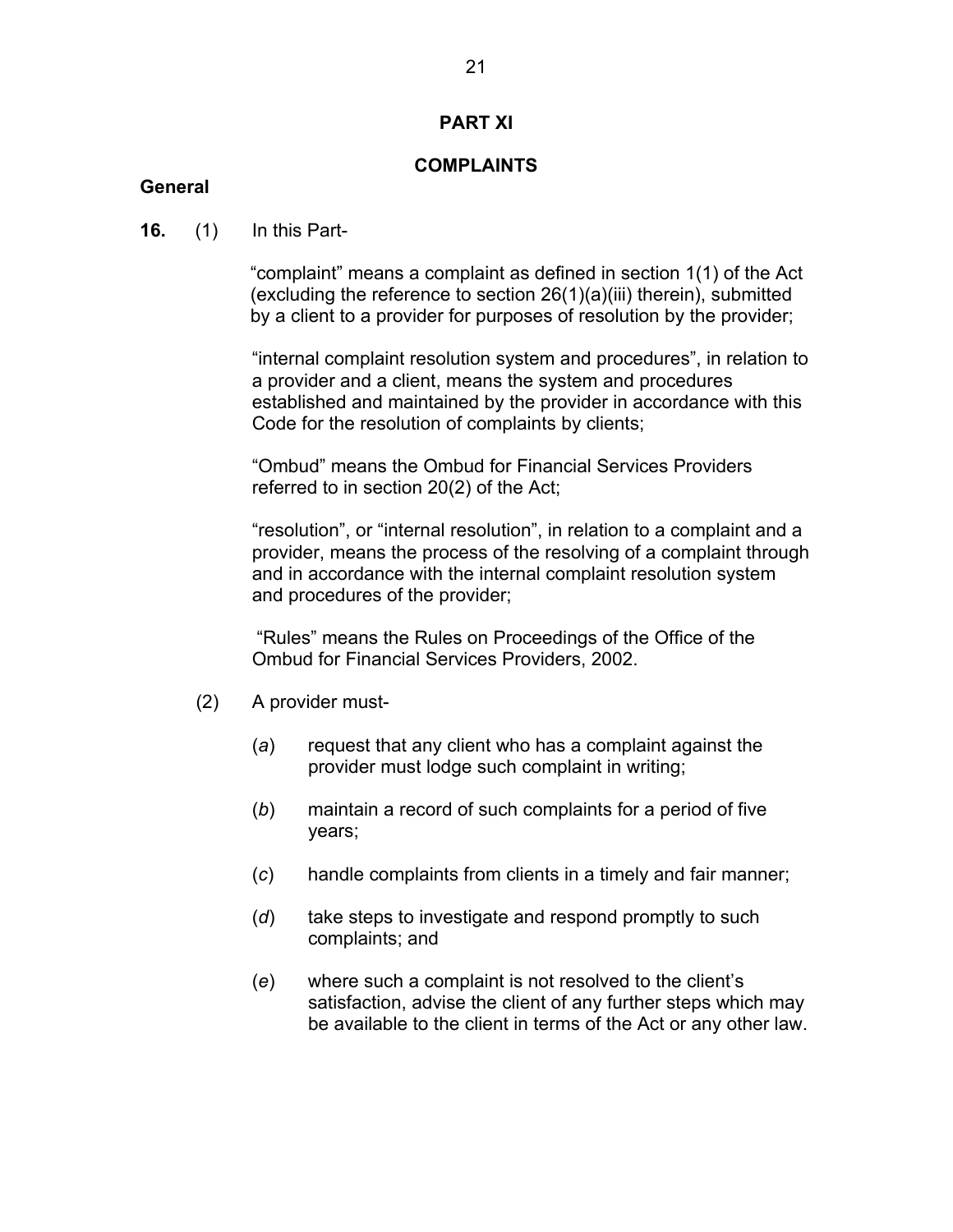## **Basic principles of systems and procedures**

- **17.** A provider, excluding a representative must maintain an internal complaint resolution system and procedures based on the following:
	- (*a*) Maintenance of a comprehensive complaints policy outlining the provider's commitment to, and system and procedures for, internal resolution of complaints;
	- (*b*) transparency and visibility: ensuring that clients have full knowledge of the procedures for resolution of their complaints;
	- (*c*) accessibility of facilities: ensuring the existence of easy access to such procedures at any office or branch of the provider open to clients, or through ancillary postal, fax, telephone or electronic helpdesk support; and
	- (*d*) fairness: ensuring that a resolution of a complaint can during and by means of the resolution process be effected which is fair to both clients and the provider and its staff.

### **Resolution of complaints**

- **18.** The internal complaint resolution system and procedures of the provider excluding a representative must be designed to ensure the existence and maintenance of at least the following for purposes of effective and fair resolution of complaints:
	- (*a*) availability of adequate manpower and other resources;
	- (*b*) adequate training of all relevant staff, including imparting and ensuring full knowledge of the provisions of the Act, the Rules and this Code with regard to resolution of complaints;
	- (*c*) ensure that responsibilities and mandates are delegated to facilitate complaints resolution of a routine nature;
	- (*d*) ensure that there is provision for the escalation of non-routine serious complaints and the handling thereof by staff with adequate expertise;
	- (*e*) internal follow-up procedures to ensure avoidance of occurrences giving rise to complaints, or to improve services and complaint systems and procedures where necessary; and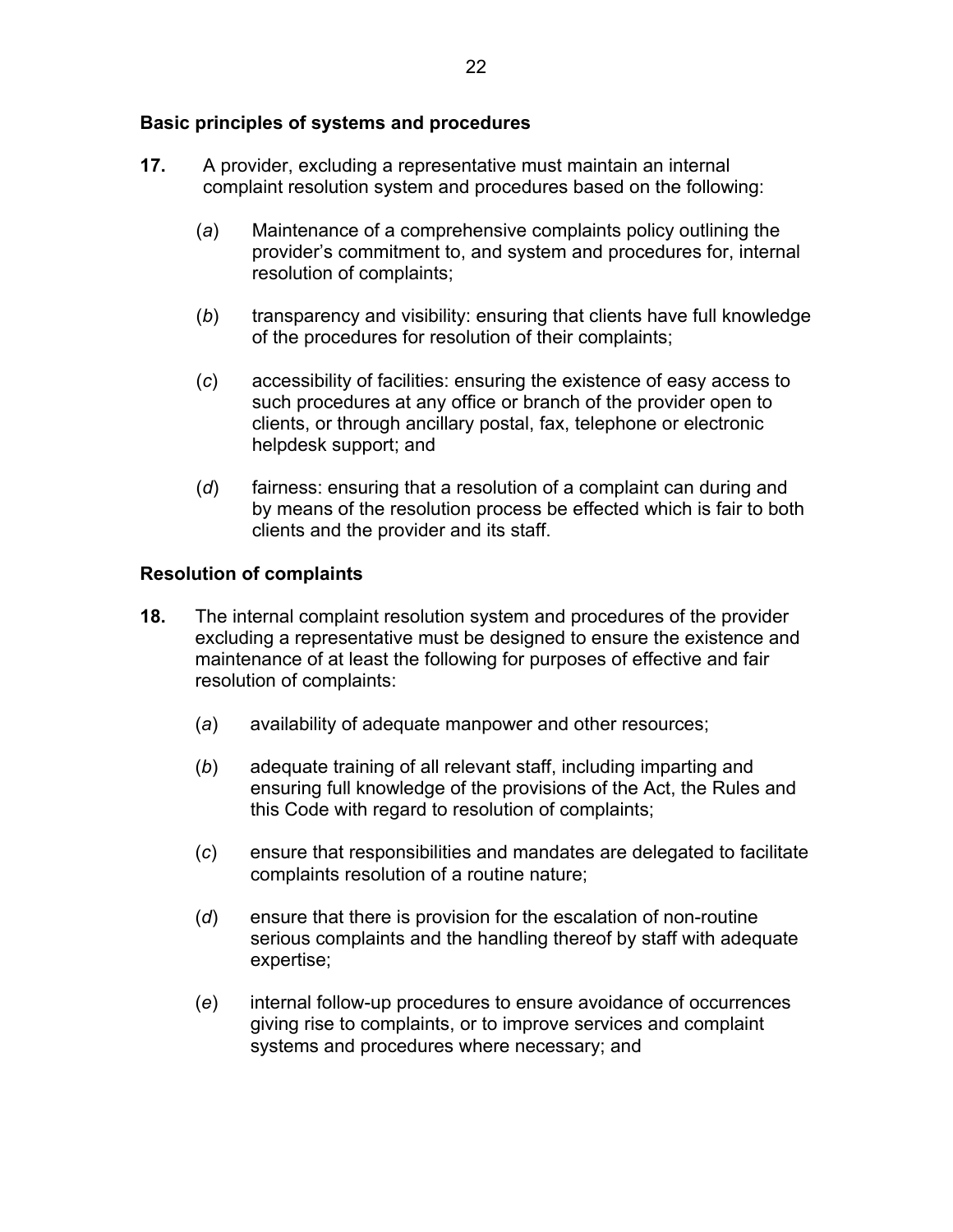# **Specific obligations**

- **19.** (1) Subject to the other provisions of this Part, the internal complaint resolution system and procedures of a provider excluding a representative must contain arrangements which-
	- (*a*) must-
		- (i) reduce the details of the internal complaint resolution system and procedures of the provider, including all subsequent updating or upgrading thereof, to writing;
		- (ii) provide that access to the procedures is at all times available to clients at any relevant office or branch of the provider, or by electronic medium, and that such availability is appropriately made known by public press or electronic announcements or separate business communications to existing clients;
		- (iii) include in the details envisaged in subparagraph (i), a reference to the duties of the provider and the rights of a client set out in Rule 6(a) and (b) of the Rules;
		- (iv) include in such details a clear summary of the provisions of the Act, which will apply whenever the client, after dismissal of a complaint by the provider, wishes to pursue further proceedings before the Ombud; and
		- (v) include in such details the name, address and other contact particulars of the Ombud;
	- (*b*) must stipulate that complaints must, if possible, be submitted in writing and must contain all relevant information, and that copies of all relevant documentation must be attached thereto;
	- (*c*) must provide that the receipt of complaints is promptly acknowledged in writing to the client, with communication particulars of contact staff to be involved in the resolution of the complaint, and are properly internally recorded by the relevant staff for purposes of compliance with section 18(*b*) and (*d*) of the Act;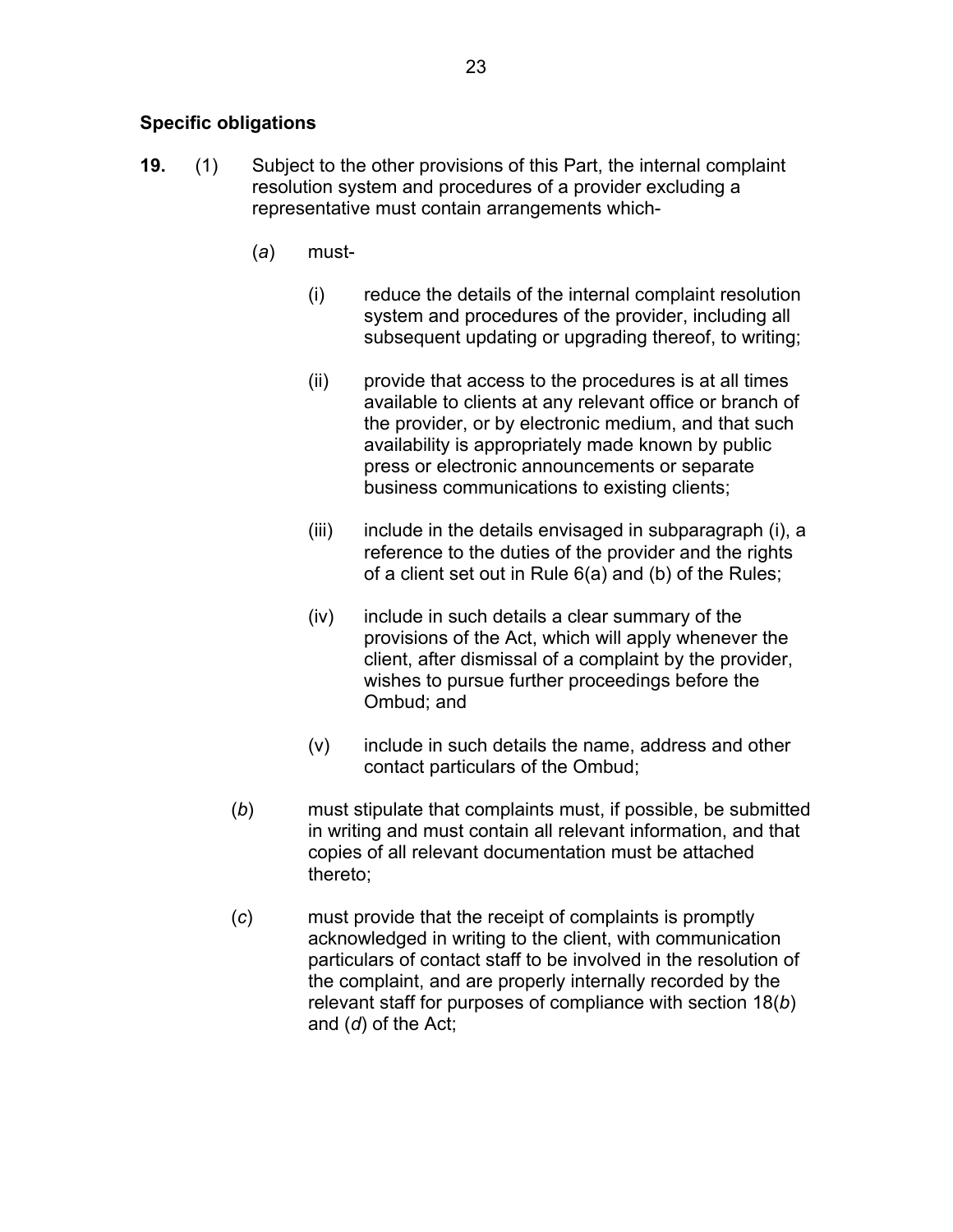- (*d*) must make provision that after the receipt and recording of a particular complaint, the complaint will as soon as practically possible be forwarded to the relevant staff appointed to consider its resolution, and that-
	- (i) the complaint receives proper consideration;
	- (ii) appropriate management controls are available to exercise effective control and supervision of the consideration process;
	- (iii) the client is informed of the results of the consideration within the time referred to in Rule 6(b) of the Rules: Provided that if the outcome is not favourable to the client, full written reasons must be furnished to the client within the time referred to in Rule 6(b) of the Rules, and the client must be advised that the complaint may within six months be pursued with the Ombud whose name, address and other contact particulars must simultaneously be provided to the client.
- (2) In any case where a complaint is resolved in favour of a client, the provider must ensure that a full and appropriate level of redress is offered to the client without any delay.

### **PART XII**

### **TERMINATION OF AGREEMENT OR BUSINESS**

- **20.** Subject to the Act, and sections 3(2) and (3) of this Code-
	- (*a*) (i) a provider must, subject to any contractual obligations, give immediate effect to a request of a client who voluntarily seeks to terminate any agreement with the provider or relating to a financial product or advice;
		- (ii) where the client makes the request on the advice of the provider, the provider must take reasonable steps to ensure that the client fully understands all the implications of the termination;
	- (*b*) a provider, other than a representative who ceases to operate as such, must immediately notify all affected clients accordingly and take, where reasonably necessary or appropriate in consultation with the clients and product suppliers concerned, reasonable steps